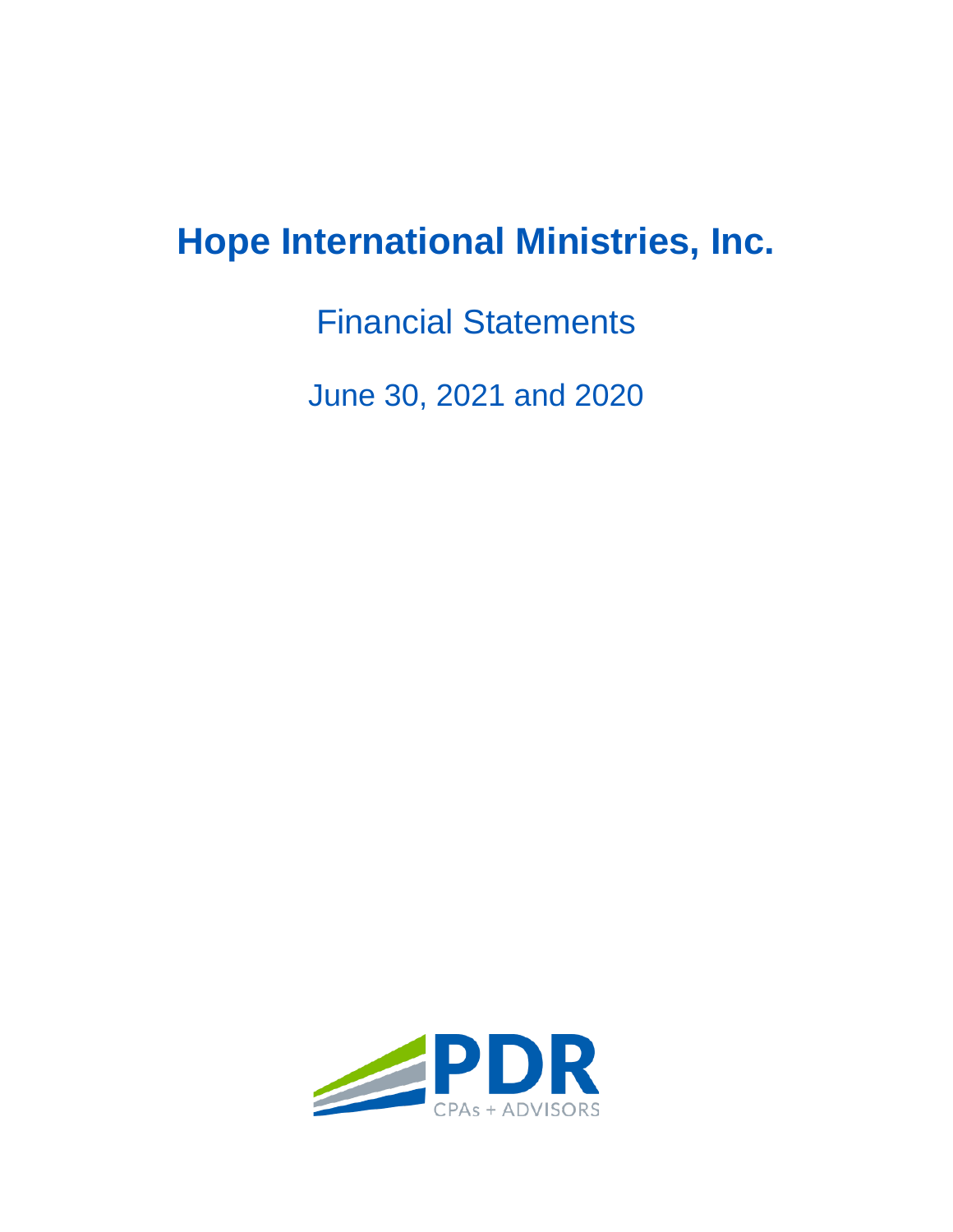# **HOPE INTERNATIONAL MINISTRES, INC. TABLE OF CONTENTS**

| Financial Statements for the Years Ended June 30, 2021 and 2020: |  |
|------------------------------------------------------------------|--|
|                                                                  |  |
|                                                                  |  |
|                                                                  |  |
|                                                                  |  |
|                                                                  |  |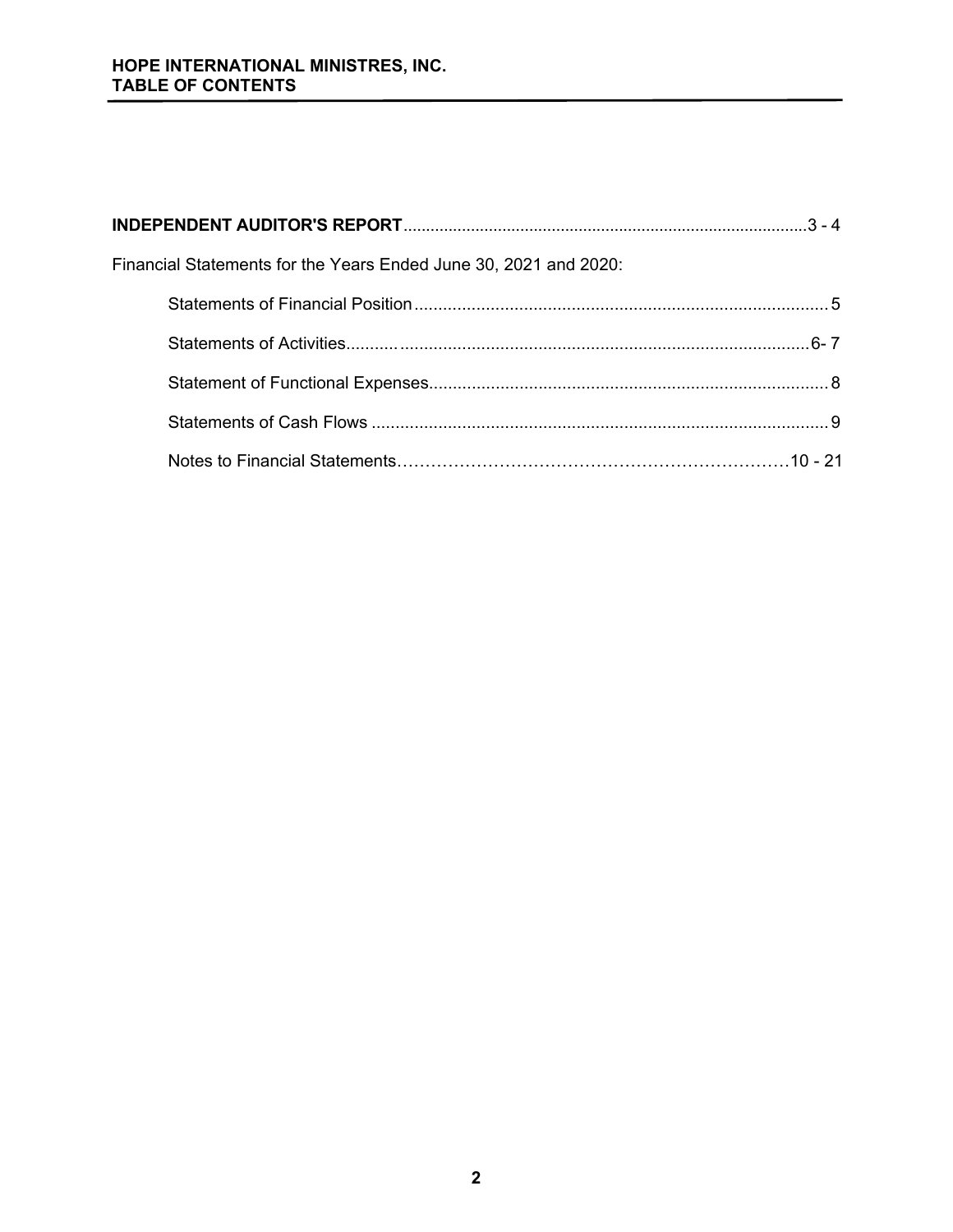

727-785-4447 813-498-1294 727-784-5491 **Fax**

**www.pdr-cpa.com** 

#### **INDEPENDENT AUDITOR'S REPORT**

To the Board of Directors Hope International Ministries, Inc. Tampa, Florida.

We have audited the accompanying financial statements of Hope International Ministries, Inc. (the Organization), which comprise the statement of financial position as of June 30, 2021, and the related statements of activities, cash flows and functional expenses for the year then ended, and the related notes to the financial statements.

#### **Responsibilities of Management for the Financial Statements**

Management is responsible for the preparation and fair presentation of the financial statements in accordance with accounting principles generally accepted in the United States of America, and for the design, implementation, and maintenance of internal control relevant to the preparation and fair presentation of financial statements that are free from material misstatement, whether due to fraud or error.

#### **Auditor's Responsibility**

Our responsibility is to express an opinion on these financial statements based on our audit. We conducted our audit in accordance with auditing standards generally accepted in the United States of America. Those standards require that we plan and perform the audit to obtain reasonable assurance about whether the financial statements are free from material misstatement.

An audit involves performing procedures to obtain audit evidence about the amounts and disclosures in the financial statements. The procedures selected depend on the auditor's judgment, including the assessment of the risks of material misstatement of the financial statements, whether due to fraud or error. In making those risk assessments, the auditor considers internal control relevant to the entity's preparation and fair presentation of the financial statements in order to design audit procedures that are appropriate in the circumstances, but not for the purpose of expressing an opinion on the effectiveness of the entity's internal control. Accordingly, we express no such opinion. An audit also includes evaluating the appropriateness of accounting policies used and the reasonableness of significant accounting estimates made by management, as well as evaluating the overall presentation of the financial statements.

We believe that the audit evidence we have obtained is sufficient and appropriate to provide a basis for our audit opinion.

## **CONTINUED**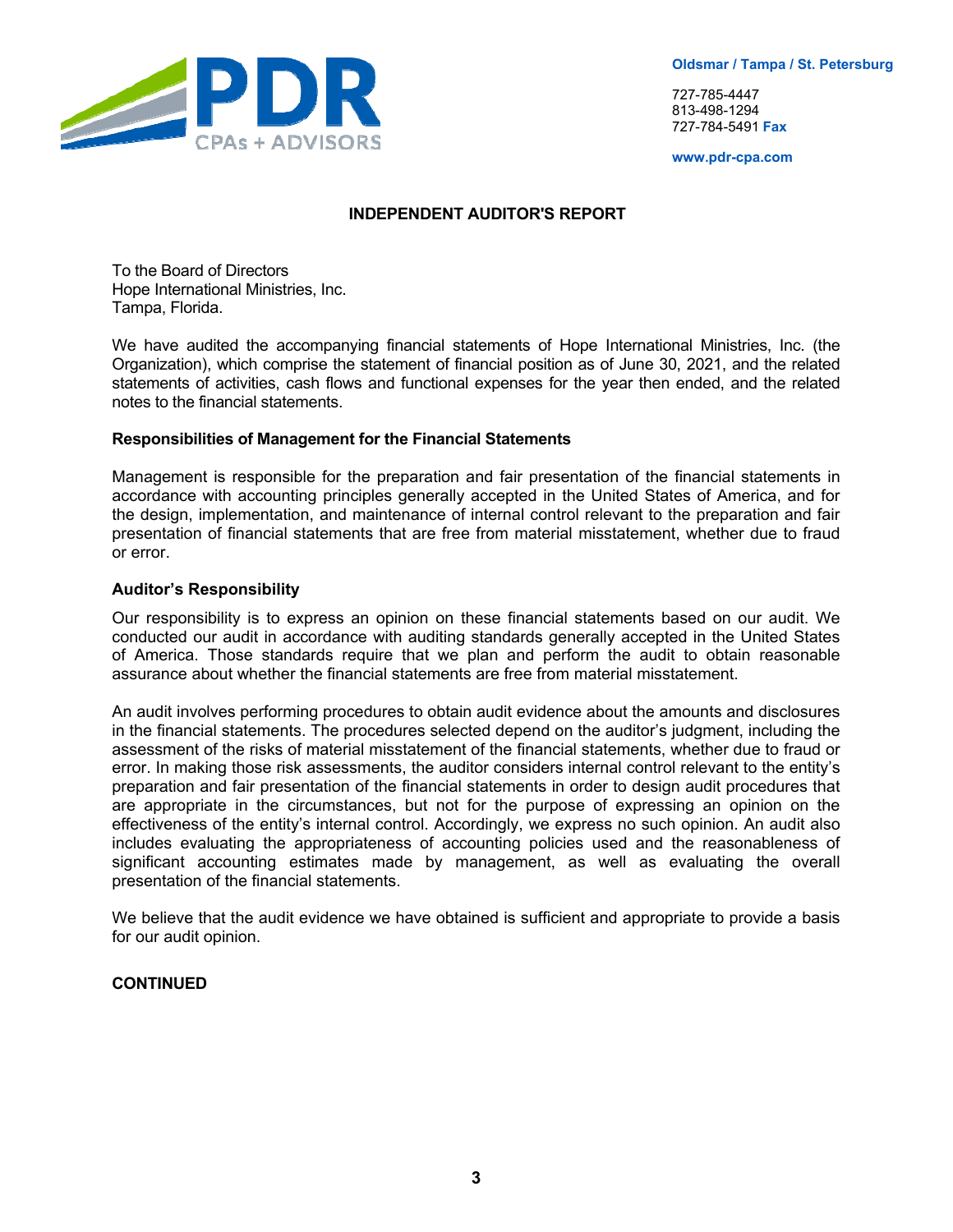#### **INDEPENDENT AUDITOR'S REPORT - CONTINUED**

#### **Opinion**

In our opinion, the financial statements referred to above present fairly, in all material respects, the financial position of Hope International Ministries, Inc. as of June 30, 2021, and the changes in its net assets and its cash flows for the year then ended in accordance with accounting principles generally accepted in the United States of America.

#### **Prior Period Financial Statements**

The financial statements of the Organization as of June 30, 2020, were audited by other auditors, whose report dated October 27, 2021, expressed an unmodified opinion on those statements.

#### **Report on Summarized Comparative Information**

In our opinion, the summarized comparative information presented herein as of and for the year ended June 30, 2020, is consistent, in all material respects, with the audited financial statements from which it has been derived.

PDR CPAS + Advisors

Oldsmar, Florida May 10, 2022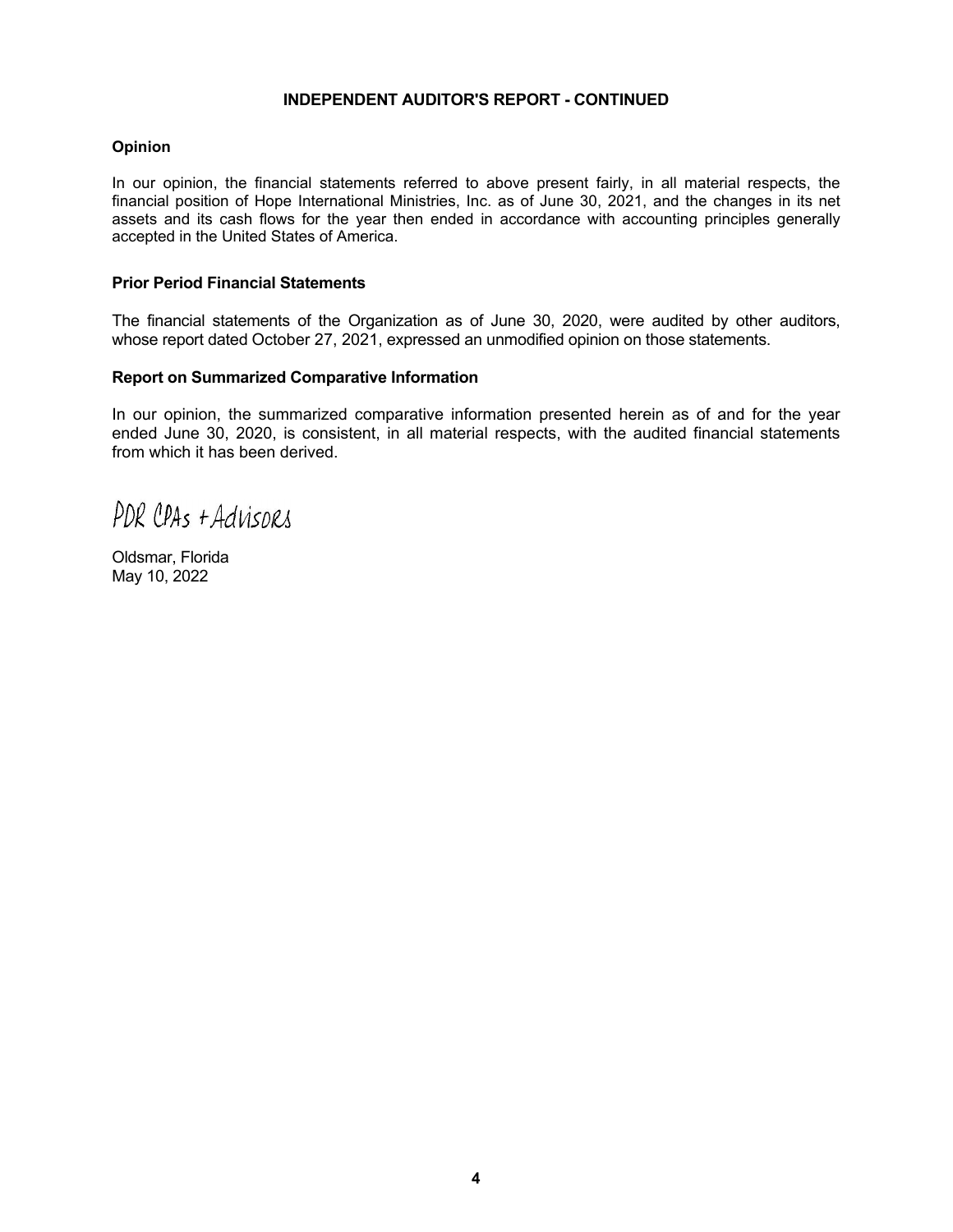## **HOPE INTERNATIONAL MINISTRIES, INC. STATEMENTS OF FINANCIAL POSITION JUNE 30, 2021 AND 2020**

|                                                 | 2021         | 2020             |
|-------------------------------------------------|--------------|------------------|
| <b>ASSETS</b>                                   |              |                  |
| <b>Current Assets</b>                           |              |                  |
| Cash and cash equivalents                       | \$2,734,676  | \$<br>1,899,897  |
| Investments                                     | 1,187,574    | 1,053,168        |
| Accounts receivable                             |              | 1,433            |
| Current portion of note receivable              | 2,549        | 2,100            |
| Other current assets                            | 5,089        | 88               |
| <b>Total current assets</b>                     | 3,929,888    | 2,956,686        |
| Property and equipment, net                     | 8,672,025    | 8,547,913        |
| <b>Other Assets</b>                             |              |                  |
| Investments - beneficial interest               | 128,612      | 105,398          |
| Note receivable, net of current maturities      |              | 1,374            |
| <b>Total Assets</b>                             | \$12,730,525 | \$<br>11,611,371 |
| <b>LIABILITIES AND NET ASSETS</b>               |              |                  |
|                                                 |              |                  |
| <b>Current Liabilities</b>                      |              |                  |
| Accounts payable                                | \$<br>83,831 | \$               |
| Accrued expenses                                | 5,335        | 61,233           |
| Current maturities of long-term debt            | 38,700       | 37,371           |
| <b>Total current liabilities</b>                | 127,866      | 98,604           |
| <b>Long-Term Liabilities</b>                    |              |                  |
| Long-term debt, net                             | 424,397      | 660,762          |
| <b>Total liabilities</b>                        | 552,263      | 759,366          |
|                                                 |              |                  |
| <b>Net Assets</b><br>Without donor restrictions |              |                  |
| With donor restrictions                         | 11,373,693   | 10,063,989       |
|                                                 | 804,569      | 788,016          |
| <b>Total net assets</b>                         | 12,178,262   | 10,852,005       |
| <b>Total Liabilities and Net Assets</b>         | \$12,730,525 | 11,611,371<br>\$ |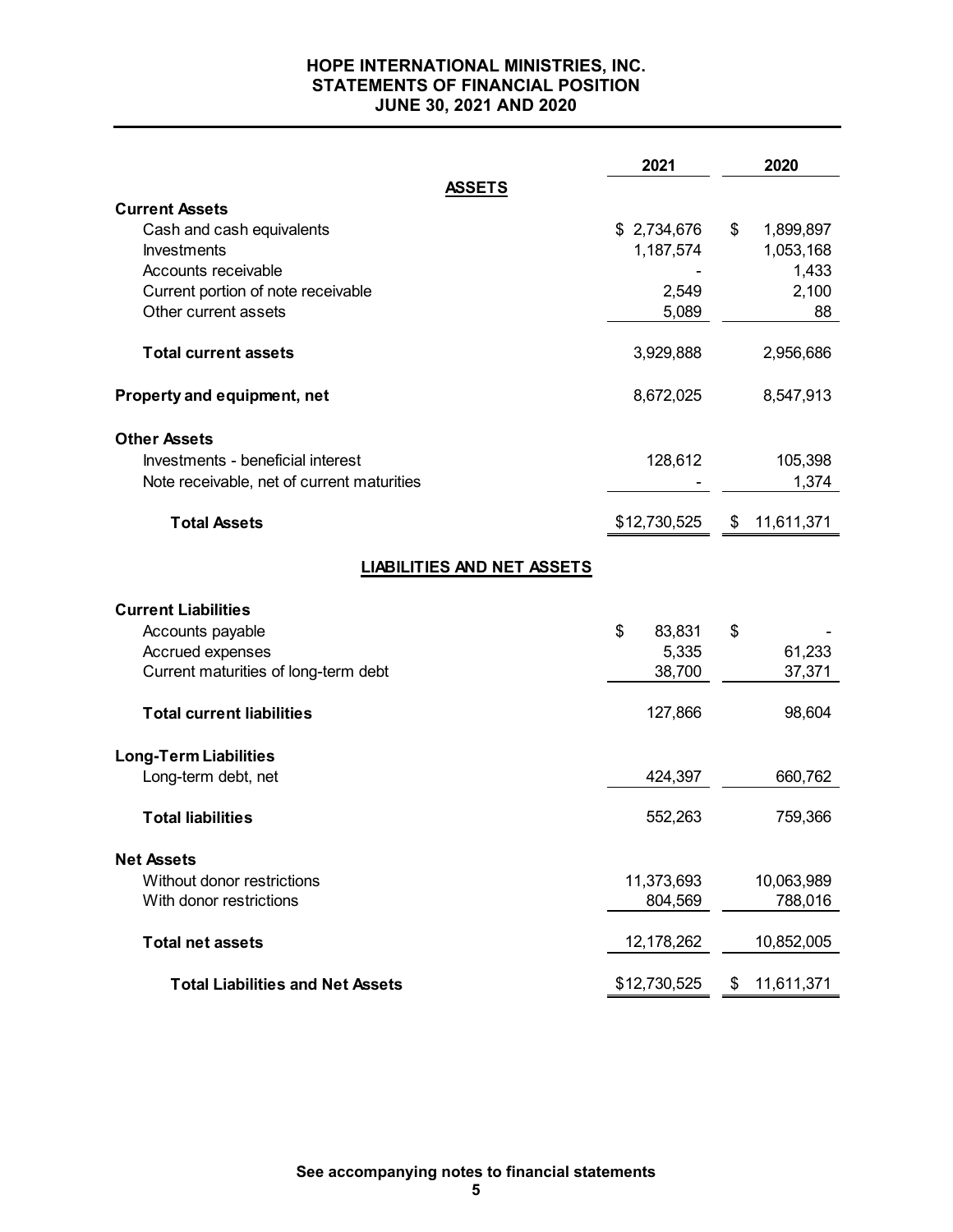# **HOPE INTERNATIONAL MINISTRIES, INC. STATEMENT OF ACTIVITIES YEAR ENDED JUNE 30, 2021 (WITH COMPARATIVE TOTALS FOR 2020)**

|                                             | <b>Without Donor</b> |    | <b>With Donor</b>   |    | Total        |    |            |
|---------------------------------------------|----------------------|----|---------------------|----|--------------|----|------------|
|                                             | <b>Restrictions</b>  |    | <b>Restrictions</b> |    | 2021         |    | 2020       |
| Support and revenue:                        |                      |    |                     |    |              |    |            |
| Contributions                               | \$<br>3,134,821      | \$ | 690,574             | \$ | 3,825,395    | \$ | 3,120,954  |
| In-kind contributions                       | 1,189,876            |    |                     |    | 1,189,876    |    | 1,501,974  |
| Grant income                                |                      |    |                     |    |              |    | 163,370    |
| Donations - related party                   | 200,000              |    |                     |    | 200,000      |    |            |
| Interest and dividends, net of fees         | 34,939               |    | 1,777               |    | 36,716       |    | 9,371      |
| Realized and unrealized gain on investments | 191,289              |    | 26,124              |    | 217,413      |    | 7,652      |
| Other                                       | 39,002               |    |                     |    | 39,002       |    | 15,723     |
| Net assets released from restrictions       | 701,922              |    | (701, 922)          |    |              |    |            |
| Total operating support and revenue         | 5,491,849            |    | 16,553              |    | 5,508,402    |    | 4,819,044  |
| <b>Operating expenses:</b>                  |                      |    |                     |    |              |    |            |
| Program services                            | 3,574,384            |    |                     |    | 3,574,384    |    | 3,780,601  |
| <b>Supporting services:</b>                 |                      |    |                     |    |              |    |            |
| Management and general                      | 291,118              |    |                     |    | 291,118      |    | 258,704    |
| Fundraising                                 | 316,643              |    |                     |    | 316,643      |    | 198,927    |
| <b>Total supporting services</b>            | 607,761              |    |                     |    | 607,761      |    | 457,631    |
| <b>Total operating expenses</b>             | 4, 182, 145          |    |                     |    | 4, 182, 145  |    | 4,238,232  |
| <b>Change in Net Assets</b>                 | 1,309,704            |    | 16,553              |    | 1,326,257    |    | 580,812    |
| Net Assets at Beginning of Year             | 10,063,989           |    | 788,016             |    | 10,852,005   |    | 10,271,193 |
| Net Assets at End of Year                   | \$<br>11,373,693     | \$ | 804,569             | S  | 12, 178, 262 | \$ | 10,852,005 |

**See accompanying notes to financial statements**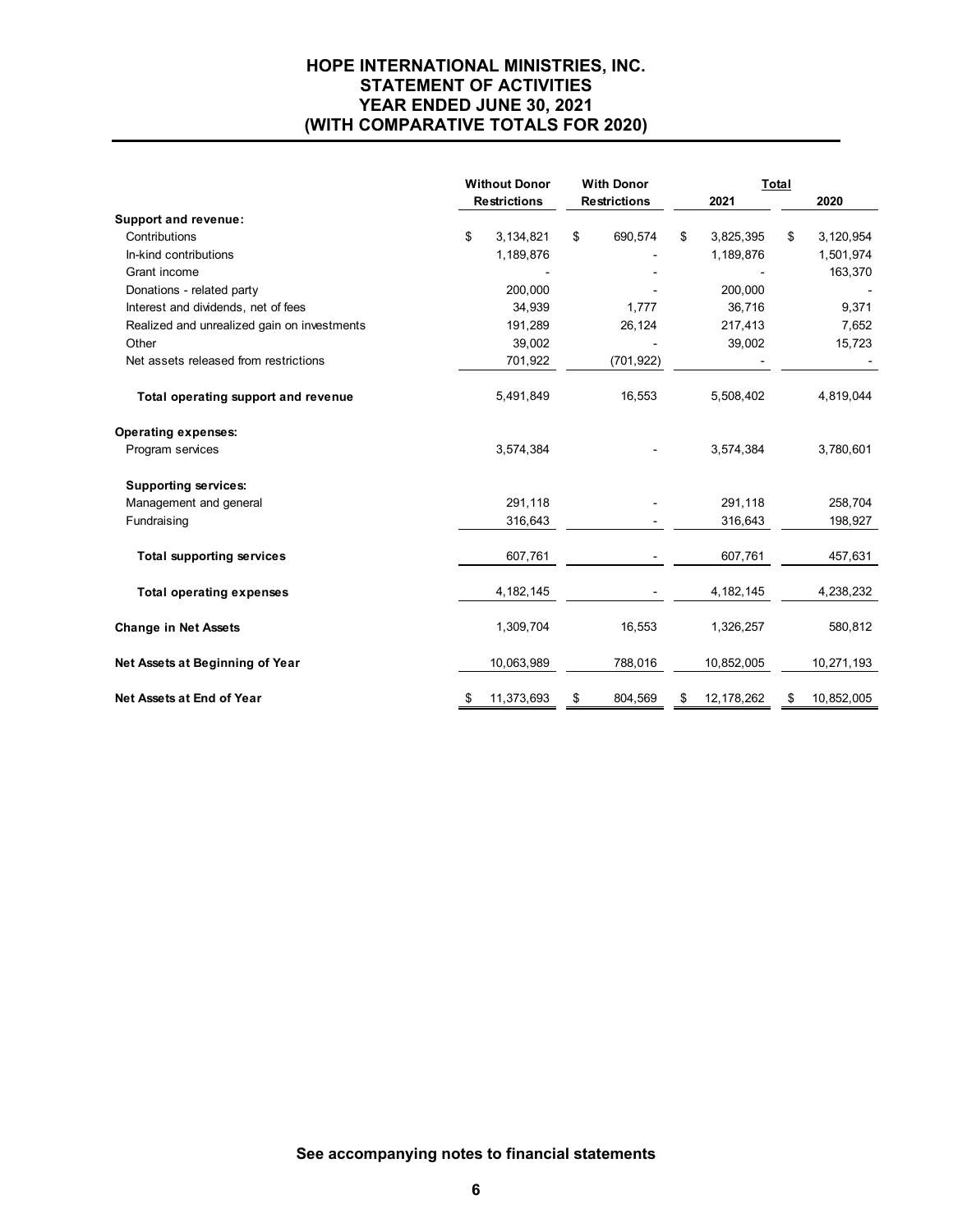# **HOPE INTERNATIONAL MINISTRIES, INC. STATEMENT OF ACTIVITES YEAR ENDED JUNE 30, 2020**

|                                                            | <b>Without Donor</b><br><b>Restrictions</b> |            | <b>With Donor</b><br><b>Restrictions</b> |             | <b>Total</b>    |
|------------------------------------------------------------|---------------------------------------------|------------|------------------------------------------|-------------|-----------------|
| <b>Support and revenue:</b>                                |                                             |            |                                          |             |                 |
| Contributions                                              | \$                                          | 2,579,770  | \$                                       | 541,184     | 3,120,954<br>\$ |
| In-kind contributions                                      |                                             | 1,501,974  |                                          |             | 1,501,974       |
| Grant income                                               |                                             | 163,370    |                                          |             | 163,370         |
| Interest and dividends                                     |                                             | 7,073      |                                          | 2,298       | 9,371           |
| Realized and unrealized gain on investments<br>Events, net |                                             | 7,652      |                                          |             | 7,652           |
| Other                                                      |                                             | 15,723     |                                          |             | 15,723          |
| Net assets released from restrictions                      |                                             | 1,877,762  |                                          | (1,877,762) |                 |
| <b>Total operating support and revenue</b>                 |                                             | 6,153,324  |                                          | (1,334,280) | 4,819,044       |
| <b>Operating Expenses</b>                                  |                                             |            |                                          |             |                 |
| Program services                                           |                                             | 3,780,601  |                                          |             | 3,780,601       |
| <b>Supporting services:</b>                                |                                             |            |                                          |             |                 |
| Management and general                                     |                                             | 258,704    |                                          |             | 258,704         |
| Fundraising                                                |                                             | 198,927    |                                          |             | 198,927         |
| <b>Total supporting services</b>                           |                                             | 457,631    |                                          |             | 457,631         |
| <b>Total operating expenses</b>                            |                                             | 4,238,232  |                                          |             | 4,238,232       |
| <b>Change in Net Assets</b>                                |                                             | 1,915,092  |                                          | (1,334,280) | 580,812         |
| Net Assets at Beginning of Year                            |                                             | 8,148,897  |                                          | 2,122,296   | 10,271,193      |
| <b>Net Assets at End of Year</b>                           | \$                                          | 10,063,989 | \$                                       | 788,016     | \$10,852,005    |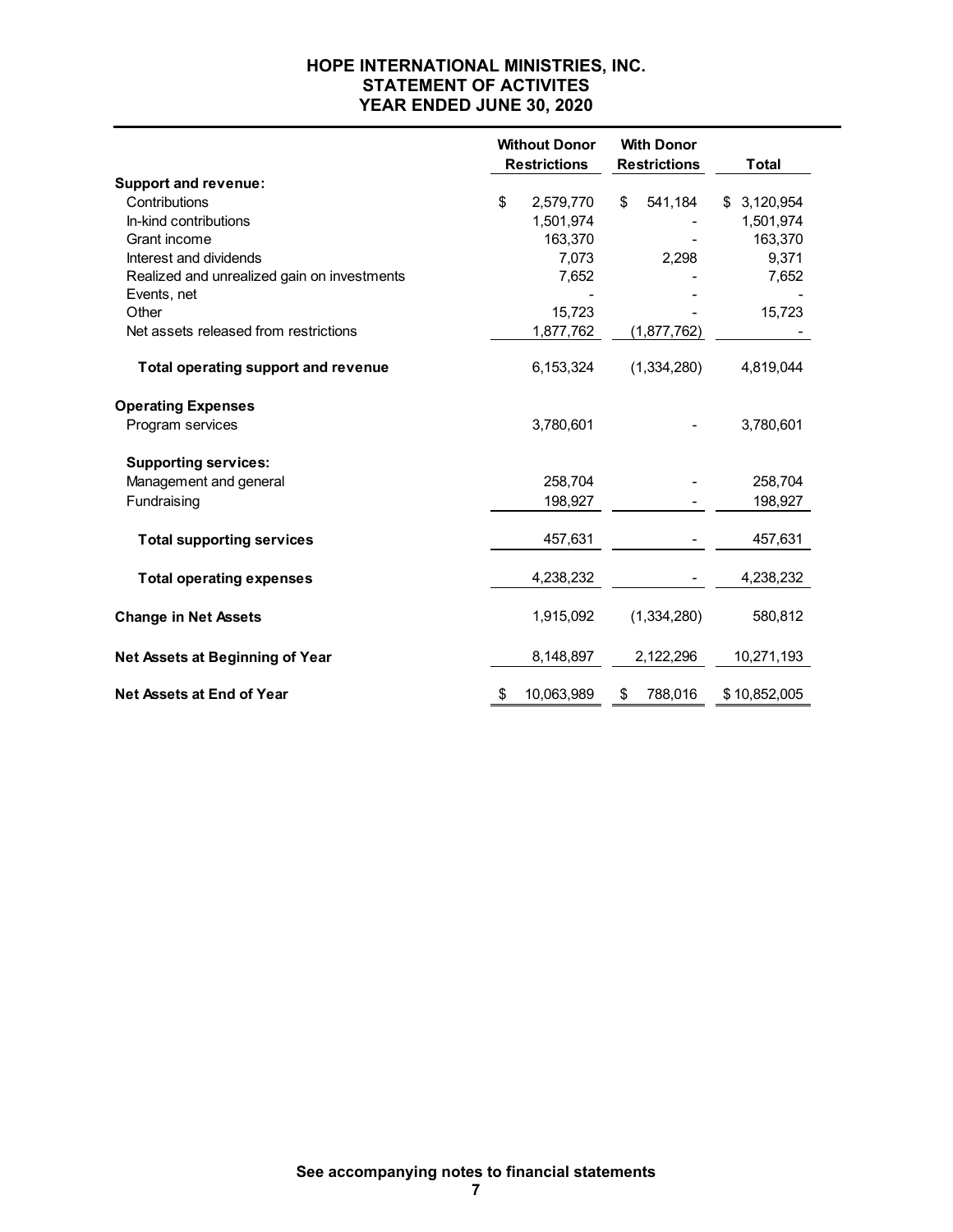# **HOPE INTERNATIONAL MINISTRIES, INC. STATEMENT OF FUNCTIONAL EXPENSES YEAR ENDED JUNE 30, 2021 (WITH COMPARATIVE TOTALS FOR 2020)**

|                                 |                 | Management    |                    | <b>Total</b>      |               |                       |
|---------------------------------|-----------------|---------------|--------------------|-------------------|---------------|-----------------------|
|                                 | Program         | and           |                    | <b>Supporting</b> |               | <b>Total Expenses</b> |
|                                 | <b>Services</b> | General       | <b>Fundraising</b> | <b>Services</b>   | 2021          | 2020                  |
| <b>Salaries</b>                 | 748,123<br>\$   | \$<br>98,100  | \$<br>36,080       | 134,180<br>\$     | 882,303<br>\$ | 774,319<br>\$.        |
| Employee benefits               | 239,278         | 21,669        | 11,126             | 32,795            | 272,073       | 240,482               |
| Payroll taxes                   | 64,204          | 5,033         | 2,952              | 7,985             | 72,189        | 72,427                |
| <b>Total personnel cost</b>     | 1,051,605       | 124,802       | 50,158             | 174,960           | 1,226,565     | 1,087,228             |
| Children's programs             | 89,324          |               |                    |                   | 89,324        | 129,849               |
| School                          | 89,898          |               |                    |                   | 89,898        | 83,414                |
| Occupancy                       | 177,298         | 7,424         |                    | 7,424             | 184,722       | 181,458               |
| Repairs and maintenance         | 133,595         |               |                    |                   | 133,595       | 137,913               |
| Travel                          | 204,047         |               |                    |                   | 204,047       | 79,409                |
| Professional fees               |                 | 77,700        |                    | 77,700            | 77,700        | 80,915                |
| <b>Insurance</b>                | 126,538         |               |                    |                   | 126,538       | 136,725               |
| Information technology          | 20,111          |               |                    |                   | 20,111        | 30,954                |
| Office expenses                 | 108,053         | 23,853        | 3,603              | 27,456            | 135,509       | 141,009               |
| Fees and dues                   | 13,294          |               | 18,414             | 18,414            | 31,708        | 30,375                |
| In-kind expenses                | 1,209,701       |               |                    |                   | 1,209,701     | 1,501,974             |
| Advertising                     |                 |               | 244,468            | 244,468           | 244,468       | 126,242               |
| Other                           | 3,515           | 1,433         |                    | 1,433             | 4,948         | 37,115                |
|                                 | 2,175,374       | 110,410       | 266,485            | 376,895           | 2,552,269     | 2,697,352             |
| <b>Total operating expenses</b> | 3,226,979       | 235,212       | 316,643            | 551,855           | 3,778,834     | 3,784,580             |
| Depreciation and amortization   | 321,433         | 55,906        |                    | 55,906            | 377,339       | 427,345               |
| <b>Interest</b>                 | 25,972          |               |                    |                   | 25,972        | 26,307                |
| <b>Total</b>                    | \$3,574,384     | \$<br>291,118 | \$316,643          | \$607,761         | \$4,182,145   | \$4,238,232           |

**See accompanying notes to financial statements**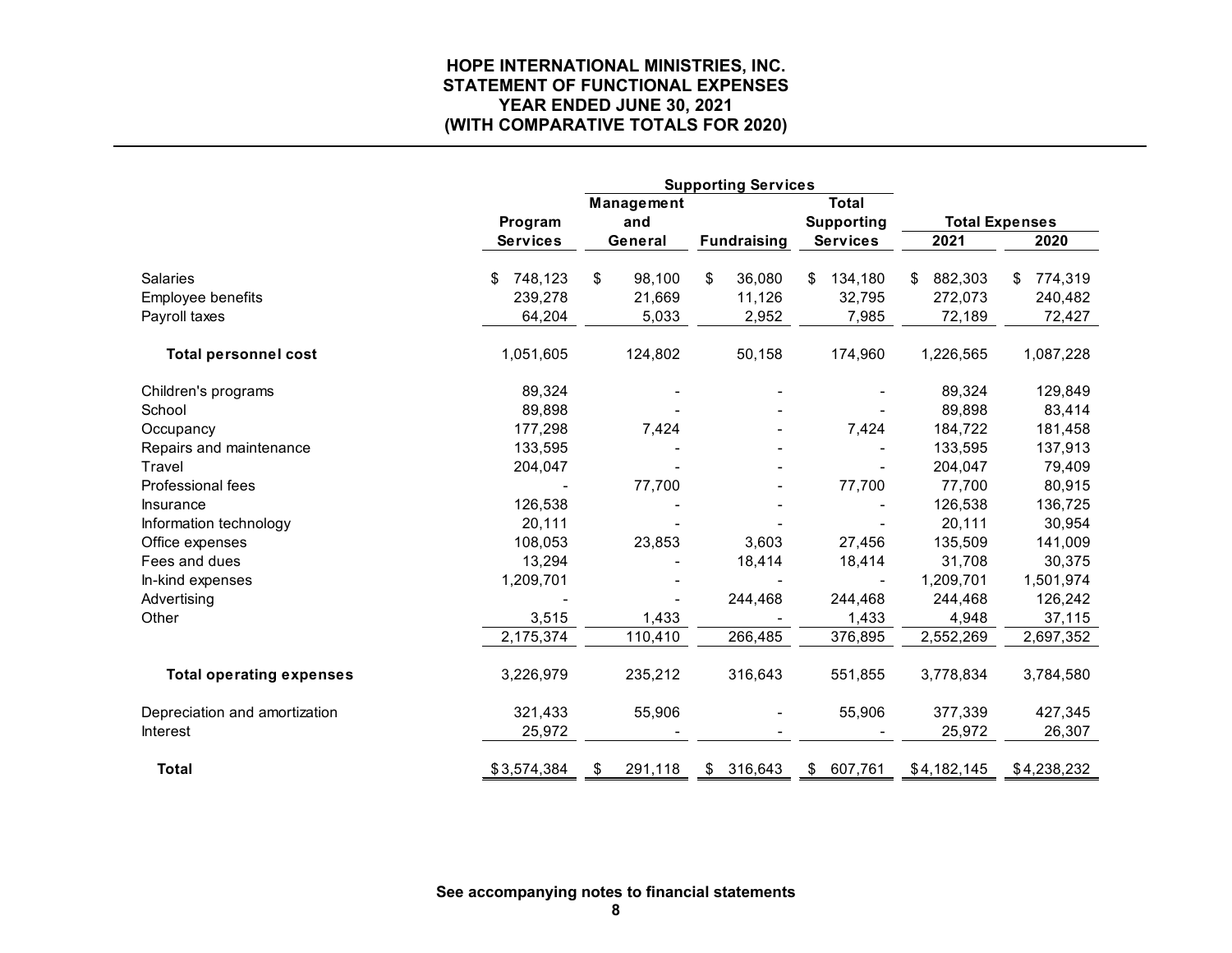# **HOPE INTERNATIONAL MINISTRIES, INC. STATEMENTS OF CASH FLOWS FOR YEARS ENDED JUNE 30, 2021 AND 2020**

|                                                      | 2021         | 2020          |
|------------------------------------------------------|--------------|---------------|
| <b>Cash Flows from Operating Activities:</b>         |              |               |
| Change in net assets                                 | \$1,326,257  | \$<br>580,812 |
| Adjustments to reconcile change in net assets to     |              |               |
| net cash provided by operating activities:           |              |               |
| Depreciation                                         | 376,111      | 427,345       |
| Bad debt expense                                     | 1,433        |               |
| Amortization of debt issuance costs                  | 1,228        | 1,228         |
| Realized and unrealized gain on investments          | (217, 413)   | (7,652)       |
| (Increase) decrease in:                              |              |               |
| Other current assets                                 | (5,001)      | 189           |
| Increase (decrease) in:                              |              |               |
| Accounts payable                                     | 83,831       | (36, 323)     |
| Accrued expenses                                     | (55,898)     | (45, 371)     |
| Net cash provided by operating activities            | 1,510,548    | 920,228       |
| <b>Cash Flows from Investing Activities:</b>         |              |               |
| Purchases of investments                             | (45, 692)    |               |
| Proceeds from sale of investments                    | 105,485      | 34,568        |
| Purchase of property and equipment                   | (500, 220)   | (1,951,793)   |
| Proceeds from note receivable                        | 925          | 975           |
| Net cash used in investing activities                | (439, 502)   | (1,916,250)   |
| <b>Cash Flows from Financing Activities:</b>         |              |               |
| Principal payments on long-term debt                 | (236, 267)   | (35, 936)     |
| Net cash used in investing activities                | (236, 267)   | (35, 936)     |
| Net Increase (Decrease) in Cash and Cash Equivalents | 834,779      | (1,031,958)   |
| Cash and Cash Equivalents at Beginning of Year       | 1,899,897    | 2,931,855     |
| Cash and Cash Equivalents at End of Year             | \$2,734,676  | \$1,899,897   |
| SUPPLEMENTAL DISCLOSURES OF CASH FLOW INFORMATION:   |              |               |
| Cash paid during the year for interest               | \$<br>25,972 | \$<br>26,307  |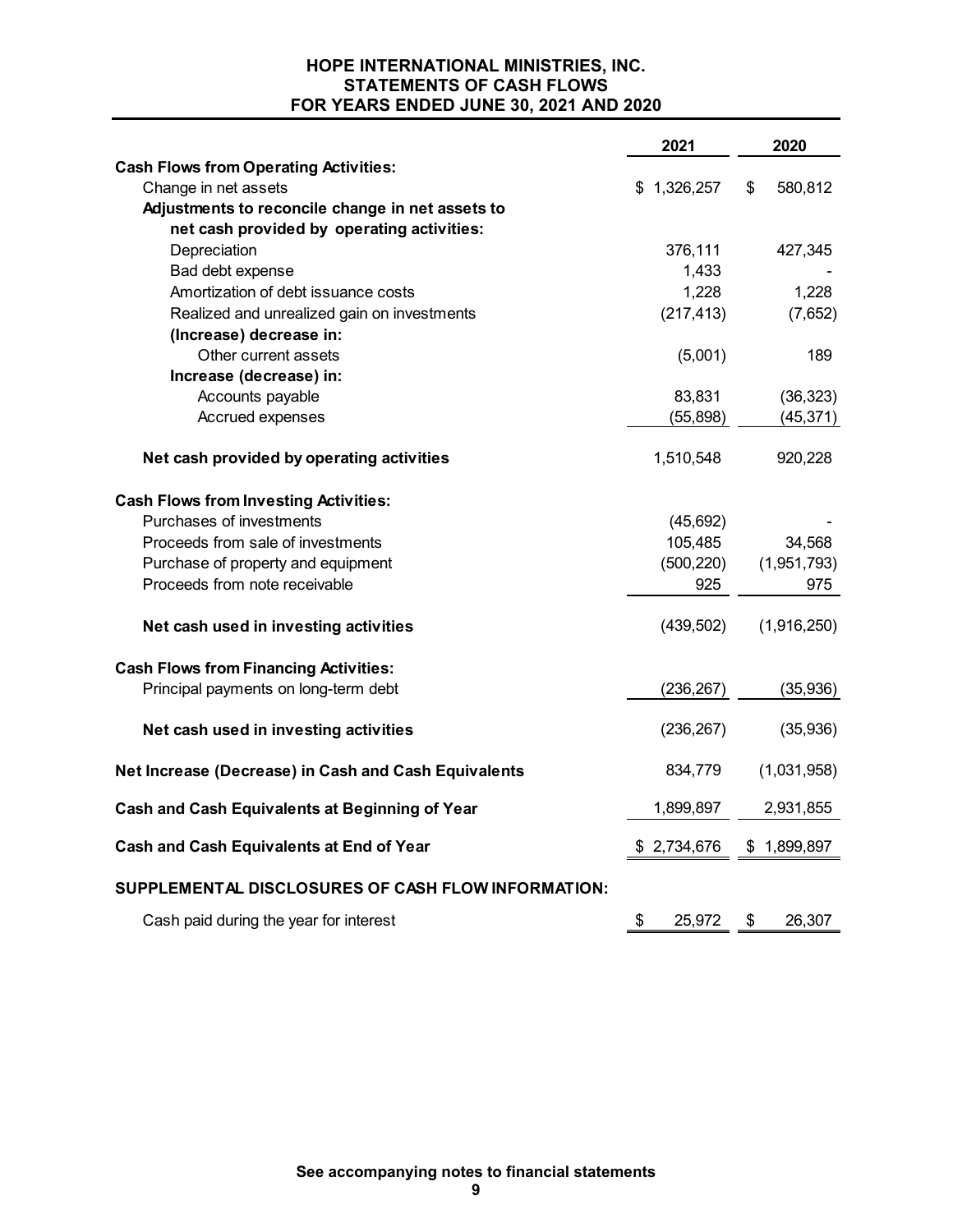## **NOTE A - NATURE OF ORGANIZATION**

Hope International Ministries, Inc. (the Organization) is a nonprofit corporation founded in 1968, to provide a Christian home and education for children who have come from broken homes and families. The Organization has cared for nearly 5,000 abandoned, abused, neglected and orphaned children from newborn through 18 years old. These children have come from the United States and around the world.

The organization is located in Tampa, Florida on 55 wooded acres of land. The campus includes six cottages that can house a total of 80 children. These cottages are 4,000 square feet and are designed to care for children of all ages and specifically to keep sibling groups together. The children live in a family atmosphere with house parents who give guidance and encouragement. A 2nd campus in Clovis, New Mexico follows this model as well.

Hope Christian School is also located on the property and is accredited by the state of Florida, providing a private Christian education to children from nursery through 12th grade.

The Organization does not receive state or federal funding, but is supported entirely by churches, private individuals, businesses, clubs and other organizations.

### **NOTE B -SUMMARY OF SIGNIFICANT ACCOUNTING POLICIES**

### **Basis of Presentation**

The financial statements of the Organization have been prepared on the accrual basis of accounting in accordance with accounting principles generally accepted in the United States of America (US GAAP), which require the Organization to report information regarding its financial position and activities according to the following net asset classifications:

*Net assets without donor restrictions*: Net assets that are not subject to donor-imposed restrictions and may be expended for any purpose in performing the primary objectives of the Organization. These net assets may be used at the discretion of the Organization's management and the board of directors.

*Net assets with donor restrictions*: Net assets subject to stipulations imposed by donors, and grantors. Some donor restrictions are temporary in nature; those restrictions will be met by actions of the Organization or by the passage of time. Other donor restrictions are perpetual in nature, whereby the donor has stipulated the funds be maintained in perpetuity.

Revenue is reported as increases in net assets without donor restrictions unless use of the related assets is limited by donor-imposed restrictions. Expenses are reported as decreases in net assets without donor restrictions.

Contributions received with donor-imposed restrictions that are met in the same year as received are reported as revenue of the net assets without donor restrictions class. Contributions are recognized when the donor makes a promise to give to the Organization, that is, in substance, unconditional.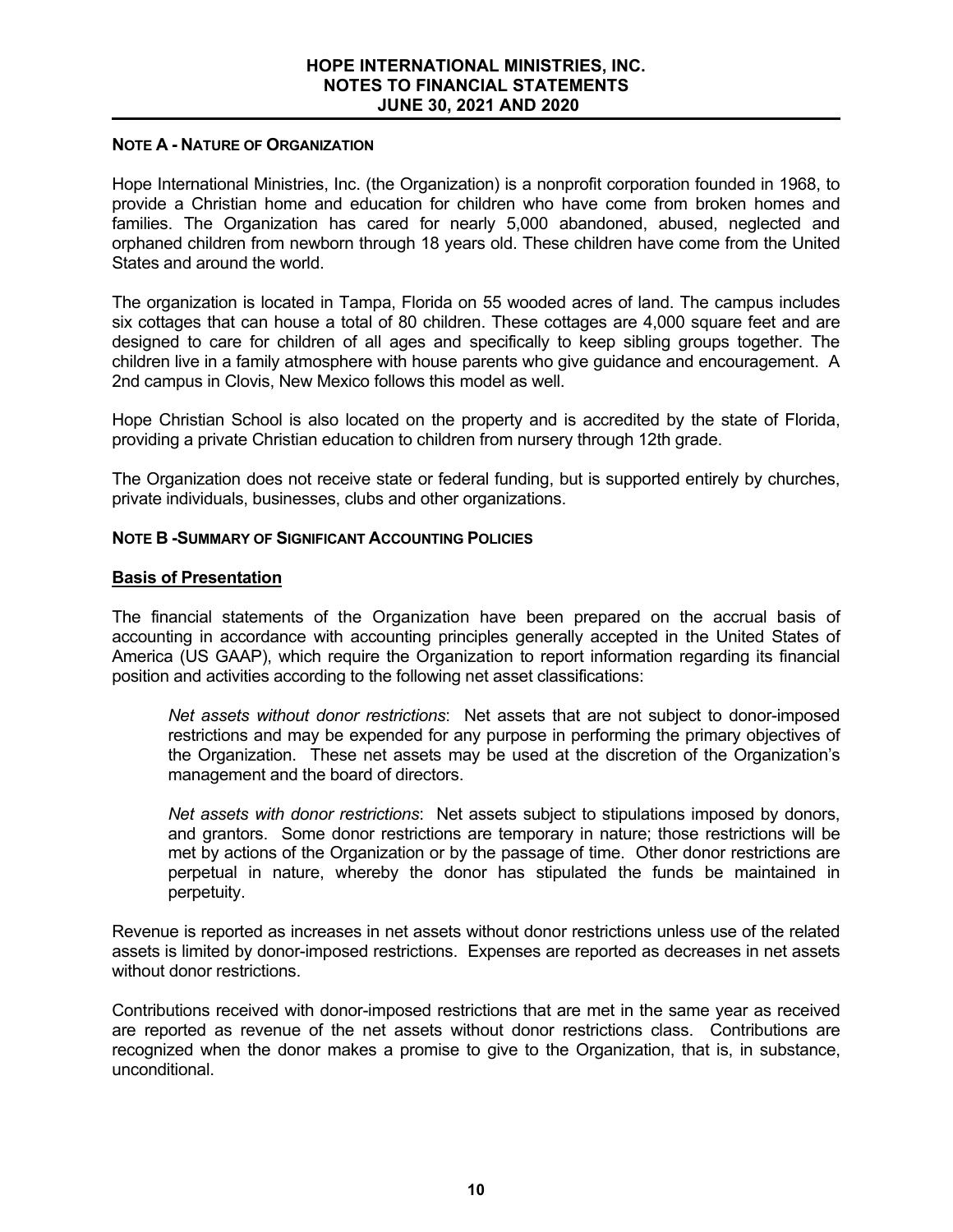#### **HOPE INTERNATIONAL MINISTRIES, INC. NOTES TO FINANCIAL STATEMENTS JUNE 30, 2021 AND 2020**

## **NOTE B - SUMMARY OF SIGNIFICANT ACCOUNTING POLICIES - CONTINUED**

# **Measure of Operations**

The statements of activities reports all changes in net assets, including changes in net assets from operating and nonoperating activities. Operating activities consist of those items attributable to the Organization's ongoing services. Nonoperating activities, if any, are limited to other activities considered to be of a more unusual or nonrecurring nature.

# **Use of Estimates**

The preparation of financial statements in conformity with US GAAP requires management to make estimates and assumptions that affect the reported amounts of assets and liabilities and disclosures of contingent assets and liabilities, as well as pro rata allocations in the recording of expenditures, at the date of the financial statements and the reported amounts of revenues and expenses during the reporting period. Accordingly, actual results could differ from those estimates. Significant estimates included in the financial statements include allocation of expenses by function and useful lives of depreciable assets.

# **Fair Value Measurement**

Fair value is defined as the exchange price that would be received for an asset or paid to transfer a liability (an exit price) in the principal or most advantageous market for the asset or liability in an orderly transaction between market participants on a measurement date. The standard also establishes a fair value hierarchy which requires an entity to maximize the use of observable inputs and minimize the use of unobservable inputs when measuring fair value. There are three levels of inputs that may be used to measure fair value:

- Level 1: Quoted market prices in active markets for identical assets or liabilities.
- Level 2: Observable market based inputs or unobservable inputs that are corroborated by market data.
- Level 3: Unobservable inputs that are not corroborated by market data.

# **Cash and Cash Equivalents**

Cash and cash equivalents consists of cash on deposit with financial institutions. The Organization considers all highly liquid assets with an initial maturity of three months or less as cash and cash equivalents.

Financial instruments which potentially subject the Organization to concentrations of credit risk consist principally of cash held in financial institutions in excess of federally-insured limits. From time to time throughout the years ended June 30, 2021 and 2020, the Organization's cash balance may have exceeded the federally insured limit. However, the Organization has not experienced and does not expect to incur any losses in such accounts.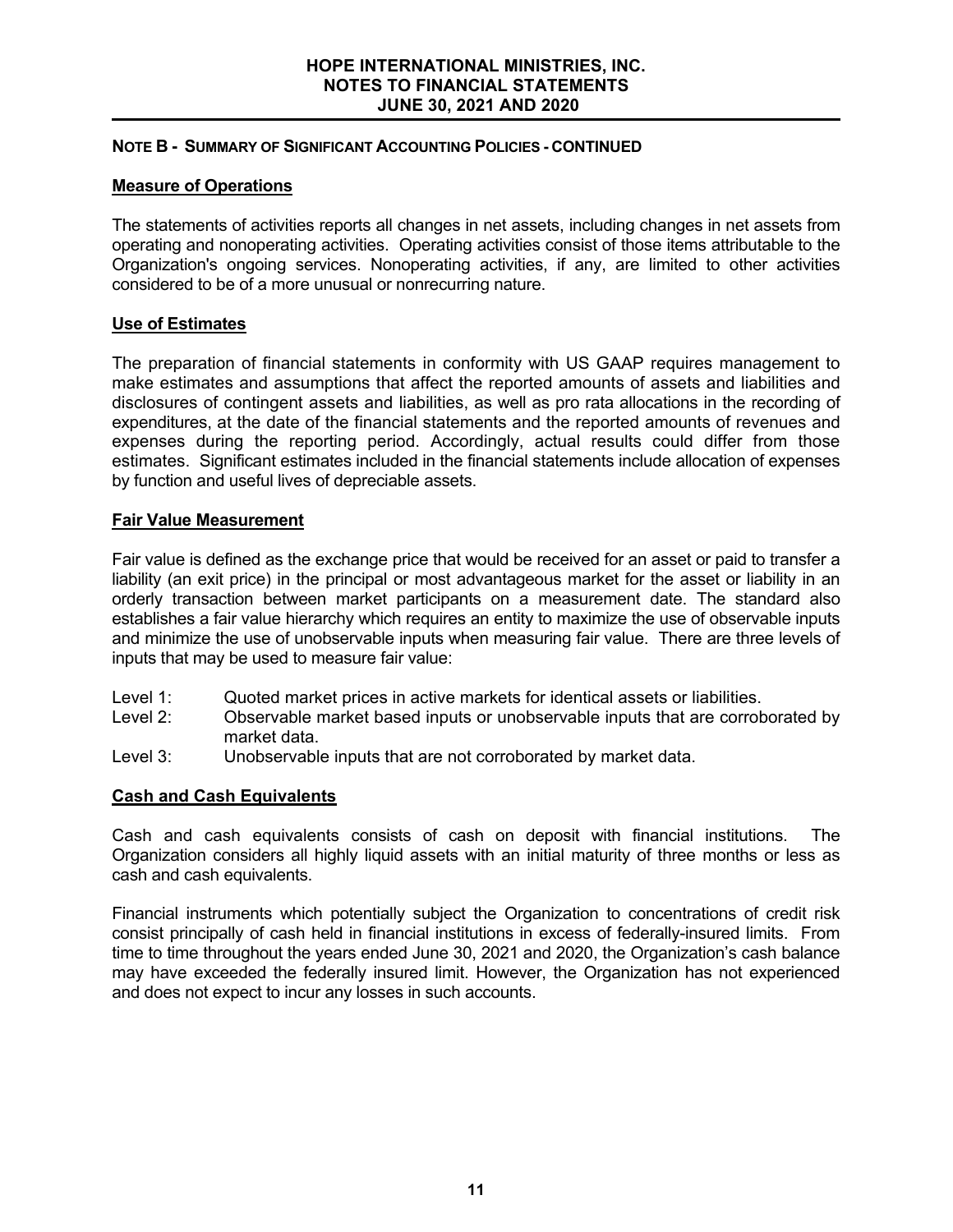## **Note B - SUMMARY OF SIGNIFICANT ACCOUNTING POLICIES - CONTINUED**

## **Investments**

Investments in equity securities are stated at fair market value in the statements of financial position. Investment income or losses (including realized and unrealized gains and losses on investments, and interest and dividends) are included as a component of net investment income (loss) in the statements of activities. Cash and money market accounts designated for long-term purposes are classified as investments.

# **Accounts Receivable**

The Organization records a receivable and income at the time revenue is earned. Management estimates the allowance for uncollectible receivables based on a review of the individual receivables outstanding as of the end of the year. Management writes off receivables as identified as uncollectible against the allowance amount. As of June 30, 2021 and 2020, the Organization considered all receivables to be fully collectible and no allowance was necessary.

# **Note Receivable**

The note receivable is stated at cost less an allowance for doubtful accounts. Management's determination of the allowance is based on an evaluation of past collection history. Management provides for probable uncollectable amounts through a charge to earnings and a credit to valuation allowance based on its assessment of the current status of individual accounts. Balances that are still outstanding after management has used reasonable collection efforts are written off through a charge to the valuation allowance and a credit to accounts receivable.

Management provided no allowance for the note receivable as of June 30, 2021 and 2020, respectively.

### **Property and Equipment**

Property and equipment are carried at cost if purchased or estimated fair market value at date of receipt if acquired by gift, less accumulated depreciation. The Organization's capitalization threshold is \$2,500. Depreciation is calculated using the straight-line method over the estimated useful lives of the assets ranging from three to 30 years.

Expenditures for renewals and improvements that significantly add to the productive capacity or extend the useful life of property and equipment assets are capitalized. Expenditures for normal repairs and maintenance are expensed as incurred.

### **Beneficial Interest**

The Organization has a beneficial interest in assets held by a foundation which is recorded at fair value in the accompanying statements of financial position. Earnings on these funds (including realized and unrealized gains and losses) are included in the accompanying statements of activities**.**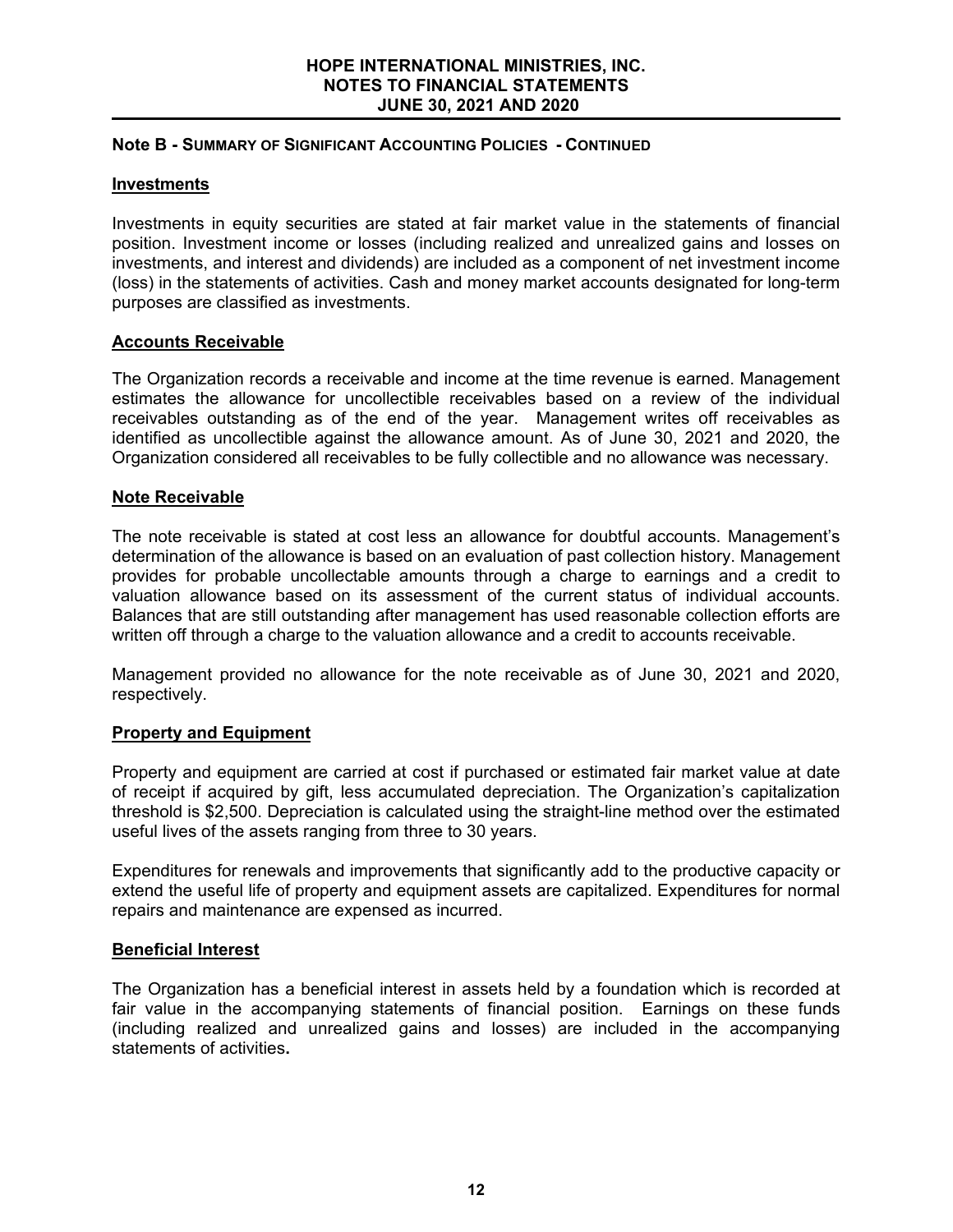## **NOTE B****-SUMMARY OF SIGNIFICANT ACCOUNTING POLICIES - CONTINUED**

# **Debt issuance costs**

Debt issuance costs are presented as a reduction of long-term debt on the accompanying statements of financial position. Debt issuance costs are amortized over the life of the related loan and recorded as interest expense in the accompanying statements of activities.

# **Contributions**

Contributions received are recorded as net assets without donor restrictions or net assets with donor restrictions depending on the existence or nature of any donor restrictions. Contributions are recognized when the donor makes a promise to give to the Organization that is, in substance, unconditional. Unconditional promises to give are reported at present value at the date the promise is received to the extent estimated to be collected by the Organization. Other conditional promises to give are recognized when the conditions on which they depend are substantially met. Contributions that are restricted by the donor are reported as increases in net assets without donor restrictions if the restrictions expire during the fiscal year in which the contributions are recognized. All other donor-restricted contributions are reported as increases in net assets with donor restrictions depending on the nature of the restrictions. When a restriction expires, net assets with donor restrictions are reclassified to net assets without donor restrictions.

# **In-Kind Contributions**

Tangible donations are recorded as support at their estimated fair value when received, except for contributions of merchandise available for sale at a related retail thrift store. Contributed services that require specialized skills (attorneys, etc.) are recorded in the statements of activities as unrestricted support at their estimated fair value.

The Organization received \$1,099,828 of donated materials (books, clothing & household items and food) and \$90,048 in donated services, with an estimated fair market value on the dates of donation for year ending June 30, 2021. The Organization received \$1,775,729 in donated materials (books, clothing & household items and food) and \$-0- in donated services, with an estimated fair market value on the dates of donation for year ending June 30, 2020. A number of unpaid volunteers, including board members, have made significant contributions of their time to develop the Organization's programs and special events. The value of this contributed time is not reflected in the statements of activities, since it is not susceptible to objective measurement or valuation.

The Organization receives contributions of goods and materials and provides these contributions as merchandise available for sale in a related retail thrift store. The Organization believes that the inventory of contributed goods and materials does not possess an attribute that is easily measurable or verifiable with sufficient reliability to determine inventory value at the time of donation. It is only through the value added processes that prepare the donated inventory for sale that donated inventory has value. Accordingly, contributed goods and materials are not valued prior to being offered for sale, and no revenue is recognized until the date of sale. There is no contributions revenue recorded in the accompanying financial statements for the years ended June 30, 2021 and 2020, associated with these contributions.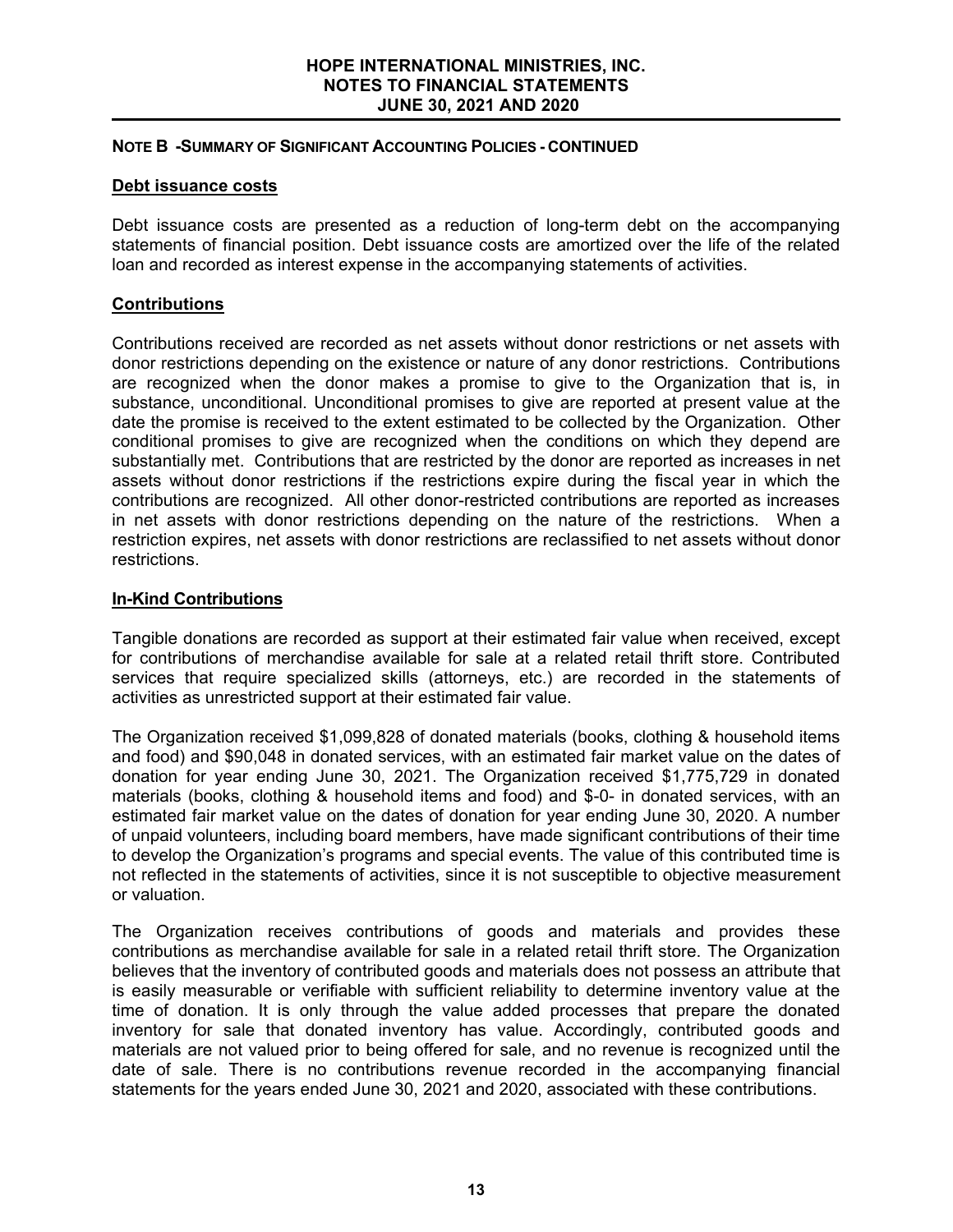#### **HOPE INTERNATIONAL MINISTRIES, INC. NOTES TO FINANCIAL STATEMENTS JUNE 30, 2021 AND 2020**

# **Note B - SUMMARY OF SIGNIFICANT ACCOUNTING POLICIES - CONTINUED**

# **Allocation of Functional Expenses**

The cost of providing for the various programs and other activities have been detailed in the accompanying statements of functional expenses and summarized in the statements of activities. Expenses that can be identified with a specific program service are charged directly to the program, according to their natural expenditure and classification. Salaries and other expenses that are not directly allocable are allocated to the various programs based on their estimated usage in each program or supporting service, determined by management's estimate of time and effort.

### **Impairment of Long-Lived Assets**

Management reviews all long-lived assets, which consist primarily of land and buildings, for impairment whenever events or changes in circumstances indicate that the carrying amount of an asset may not be recoverable. Recoverability of assets to be held and used is measured by a comparison of the carrying amount of an asset to a real property appraisal. If the carrying amount of an asset exceeds its appraisal value, an impairment charge is recognized for the amount by which the carrying amount of the asset exceeds the fair value of the asset.

# **Advertising**

The Organization follows the policy of charging the costs of advertising to expense as incurred. Advertising expense was \$244,468 and \$126,242 for the years ended June 30, 2021 and 2020, respectively.

### **Income Taxes**

The Organization is exempt from federal income taxes under section  $501(c)(3)$  of the Internal Revenue Code. The Organization is treated as a publicly supported organization, and not as a private foundation. Management is not aware of any activities that would jeopardize the Organization's tax-exempt status.

The Organization accounts for the effect of any uncertain tax positions based on a "more likely than not" threshold to the recognition of the tax positions being sustained based on the technical merits of the position under scrutiny by the applicable taxing authority. If a tax position or positions are deemed to result in uncertainties of those positions, the unrecognized tax benefit is estimated based on a "cumulative probability assessment" that aggregates the estimated tax liability for all uncertain tax positions. The Organization has identified its tax status as a tax-exempt entity as its only significant tax position; however, the Organization has determined that such tax position does not result in an uncertainty requiring recognition. The Organization is not currently under examination by any taxing jurisdiction. The Organization's federal returns are generally open for examination for three years following the date filed.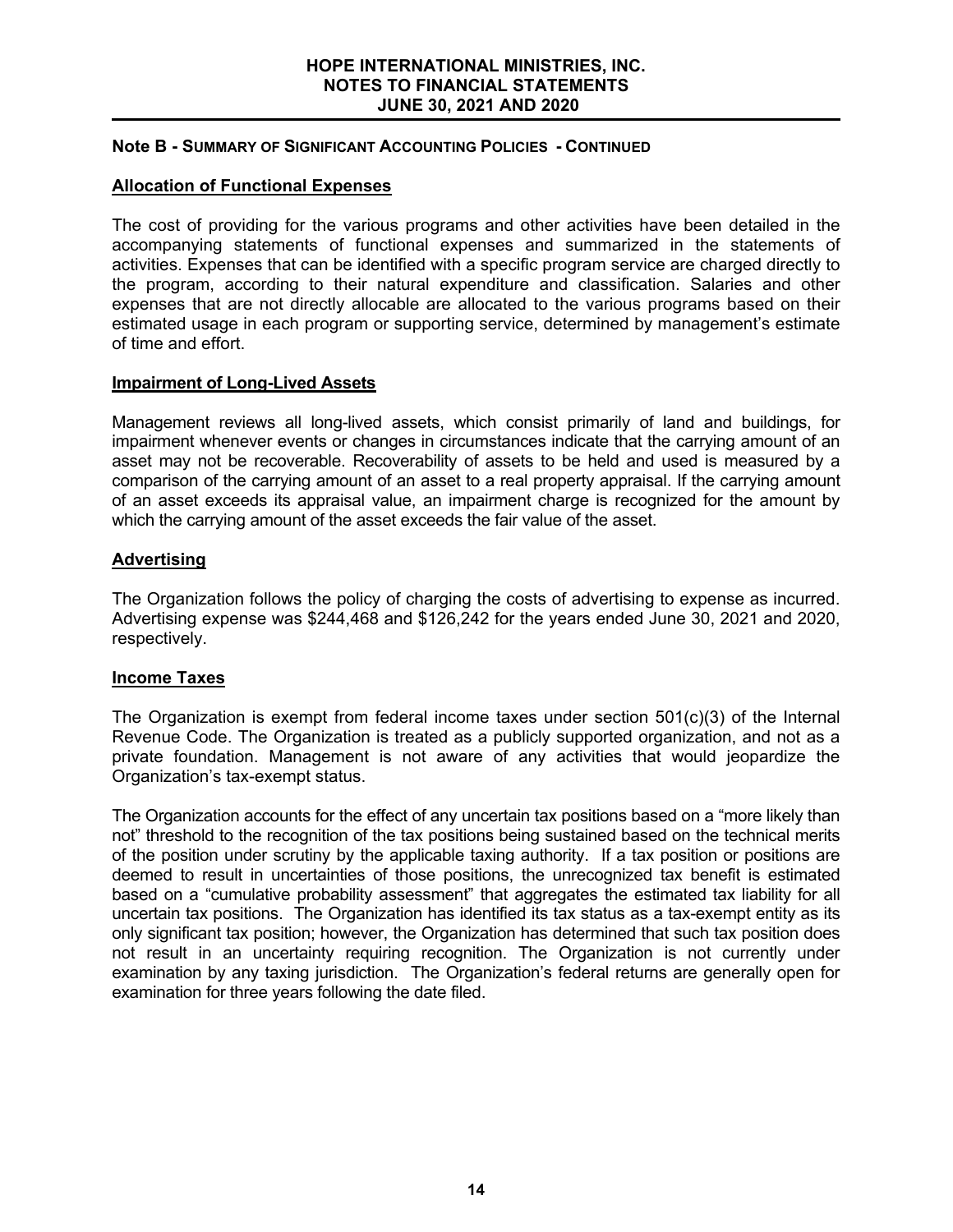#### **HOPE INTERNATIONAL MINISTRIES, INC. NOTES TO FINANCIAL STATEMENTS JUNE 30, 2021 AND 2020**

# **Note B - SUMMARY OF SIGNIFICANT ACCOUNTING POLICIES - CONTINUED**

# **Summarized Comparative Information**

The accompanying financial statements include certain prior year summarized comparative total amounts. Such information does not include sufficient detail to constitute a presentation in conformity with US GAAP. Accordingly, such information should be read in conjunction with the Organization's financial statements for the year ended June 30, 2020 from which the summarized information was derived.

### **Reclassifications**

Certain amounts in the 2020 financial statements have been reclassified for presentation purposes. These reclassifications had no impact on the ending net assets at June 30, 2020.

### **NOTE C - AVAILABILITY AND LIQUIDITY**

The following represents the Organization's financial assets at June 30:

|                                                                                        | 2021            | 2020            |
|----------------------------------------------------------------------------------------|-----------------|-----------------|
| <b>Financial Assets:</b>                                                               |                 |                 |
| Cash                                                                                   | \$<br>2,734,676 | \$<br>1,899,897 |
| <b>Investments</b>                                                                     | 1,187,574       | 1,053,168       |
| Accounts receivable                                                                    |                 | 1,433           |
| Current maturities of note receivable                                                  | 2,549           | 2,100           |
| <b>Total financial assets</b>                                                          | 3,924,799       | 2,956,598       |
| Less Amounts Not Available to be Used<br><b>Within One Year:</b>                       |                 |                 |
| Net assets with donor restrictions                                                     | 804,569         | 788,016         |
| Financial assets available to meet general<br>expenditures over the next twelve months | 3,120,230<br>\$ | 2,168,582<br>\$ |

The Organization's cash position is monitored by executive management to ensure sufficient funds are available to meet daily requirements. Daily requirements are based on the budget, contracts, payroll, and invoice schedules.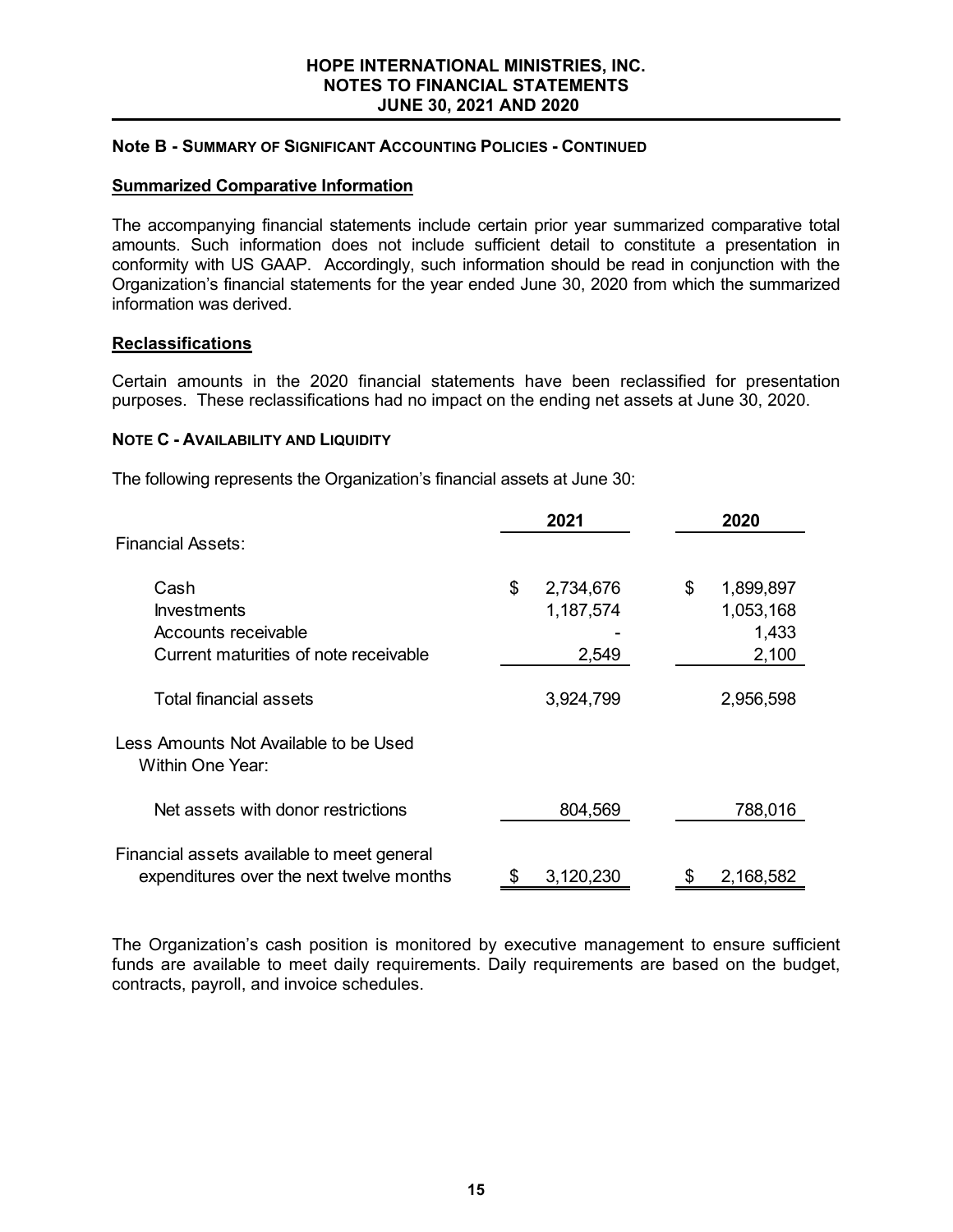#### **NOTE D - INVESTMENTS AND FAIR VALUE MEASUREMENTS**

The Organization's investments and beneficial interest are reported at fair value in the accompanying statements of financial position. Following is a description of valuation methodologies used for investments measured at fair value.

*Mutual Funds* - Valued at the net assets value (NAV) of shares held by the Organization at year-end based on quoted prices of the various funds in active markets.

*Beneficial interest in a perpetual trust* - the investments are managed by a third party who is unrelated to this Organization. The trust assets are valued based upon the third party information without adjustment.

The following tables summarize the fair value measurements by level measured on a recurring basis as of June 30, 2021 and 2020:

|                                                                         |                                                                      |                                 | Fair value measurements at Reporting Date Using                  |                                                               |                                                           |                                                        |              |
|-------------------------------------------------------------------------|----------------------------------------------------------------------|---------------------------------|------------------------------------------------------------------|---------------------------------------------------------------|-----------------------------------------------------------|--------------------------------------------------------|--------------|
|                                                                         | <b>Assets</b><br>Measured at<br><b>Fair Value at</b><br>June 30,2021 |                                 | <b>Quoted Prices</b><br>in Active<br><b>Markets</b><br>(Level 1) | <b>Significant</b><br>Other<br>Observable<br>Inputs (Level 2) |                                                           | <b>Significant</b><br>Unobservable<br>Inputs (Level 3) |              |
| Cash and cash equivalents<br>Mutual funds<br><b>Beneficial interest</b> | \$                                                                   | 134.277<br>1,053,297<br>128,612 | \$<br>134,277<br>1,053,297<br>-                                  | \$                                                            | ٠<br>$\overline{\phantom{0}}$<br>$\overline{\phantom{0}}$ | \$                                                     | -<br>128,612 |
|                                                                         | \$                                                                   | 1.316.186                       | \$<br>1,187,574                                                  | \$                                                            | ۰                                                         | \$                                                     | 128.612      |

#### **Fair Value Measurements at Reporting Date Using**

**Fair Value Measurements at Reporting Date Using**

|                                                                         | <b>Assets</b><br>Measured at<br><b>Fair Value at</b><br>June 30,2020 |    | <b>Quoted Prices</b><br>in Active<br><b>Markets</b><br>(Level 1) |    | <b>Significant</b><br>Other<br>Observable<br>Inputs (Level 2) |    | <b>Significant</b><br>Unobservable<br>Inputs (Level 3) |  |
|-------------------------------------------------------------------------|----------------------------------------------------------------------|----|------------------------------------------------------------------|----|---------------------------------------------------------------|----|--------------------------------------------------------|--|
| Cash and cash equivalents<br>Mutual funds<br><b>Beneficial interest</b> | \$<br>7.518<br>1,045,650<br>105,398                                  | \$ | 7.518<br>1.045.650                                               | \$ | $\overline{\phantom{0}}$<br>٠                                 | \$ | 105,398                                                |  |
|                                                                         | 1,158,566                                                            |    | 1,053,168                                                        | \$ |                                                               | \$ | 105,398                                                |  |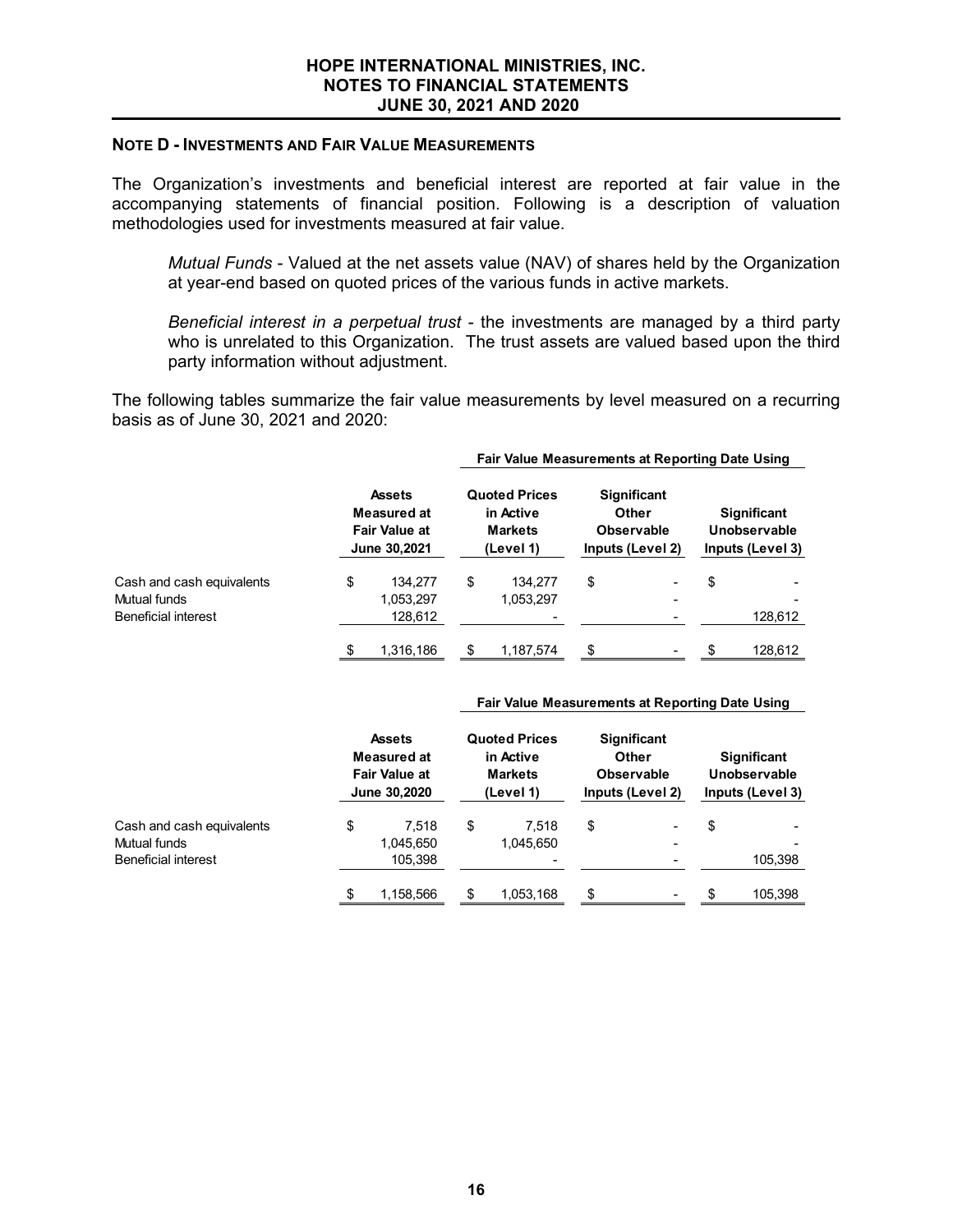### **NOTE D - INVESTMENTS AND FAIR VALUE MEASUREMENTS- CONTINUED**

The following tables summarize the changes in the fair value of the Organization's Level 3 assets for the years ended June 30, 2021 and 2020:

|                                                      | 2021 |                   |    | 2020               |  |  |
|------------------------------------------------------|------|-------------------|----|--------------------|--|--|
| Balance at beginning of year<br>Change in fair value | S    | 105,398<br>23,214 | \$ | 107,668<br>(2,270) |  |  |
|                                                      | S    | 128,612           | \$ | 105,398            |  |  |

#### **NOTE E - NOTE RECEIVABLE**

Note receivable consist of the following at June 30, 2021 and 2020:

|                                                                                                                                                        | 2021             |   | 2020              |
|--------------------------------------------------------------------------------------------------------------------------------------------------------|------------------|---|-------------------|
| Note receivable from former employee; \$175 monthly payments<br>including interest at 6% per annum; due April 2022; unsecured.<br>Less current portion | 2.549<br>(2.549) | S | 3.474<br>(2, 100) |
|                                                                                                                                                        | -                |   | 1.374             |

# **NOTE F - PROPERTY AND EQUIPMENT**

Property and equipment consist of the following at June 30,:

|                               | 2021             | 2020            |
|-------------------------------|------------------|-----------------|
| Land                          | \$<br>2,538,674  | 2,538,674<br>\$ |
| Building and improvements     | 8,046,189        | 7,850,900       |
| Property improvements         | 1,037,654        | 877,779         |
| <b>Vehicles</b>               | 415,114          | 415,114         |
| Equipment                     | 325,341          | 273,911         |
| Furniture and fixtures        | 207,128          | 131,793         |
| Software                      | 111,840          | 93,547          |
| Total property and equipment  | 12,681,940       | 12, 181, 718    |
| Less accumulated depreciation | (4,009,915)      | (3,633,805)     |
| Net property and equipment    | 8,672,025<br>\$. | 8,547,913       |

Depreciation expense was approximately \$377,000 and \$427,000 for the years ended June 30, 2021 and 2020, respectively.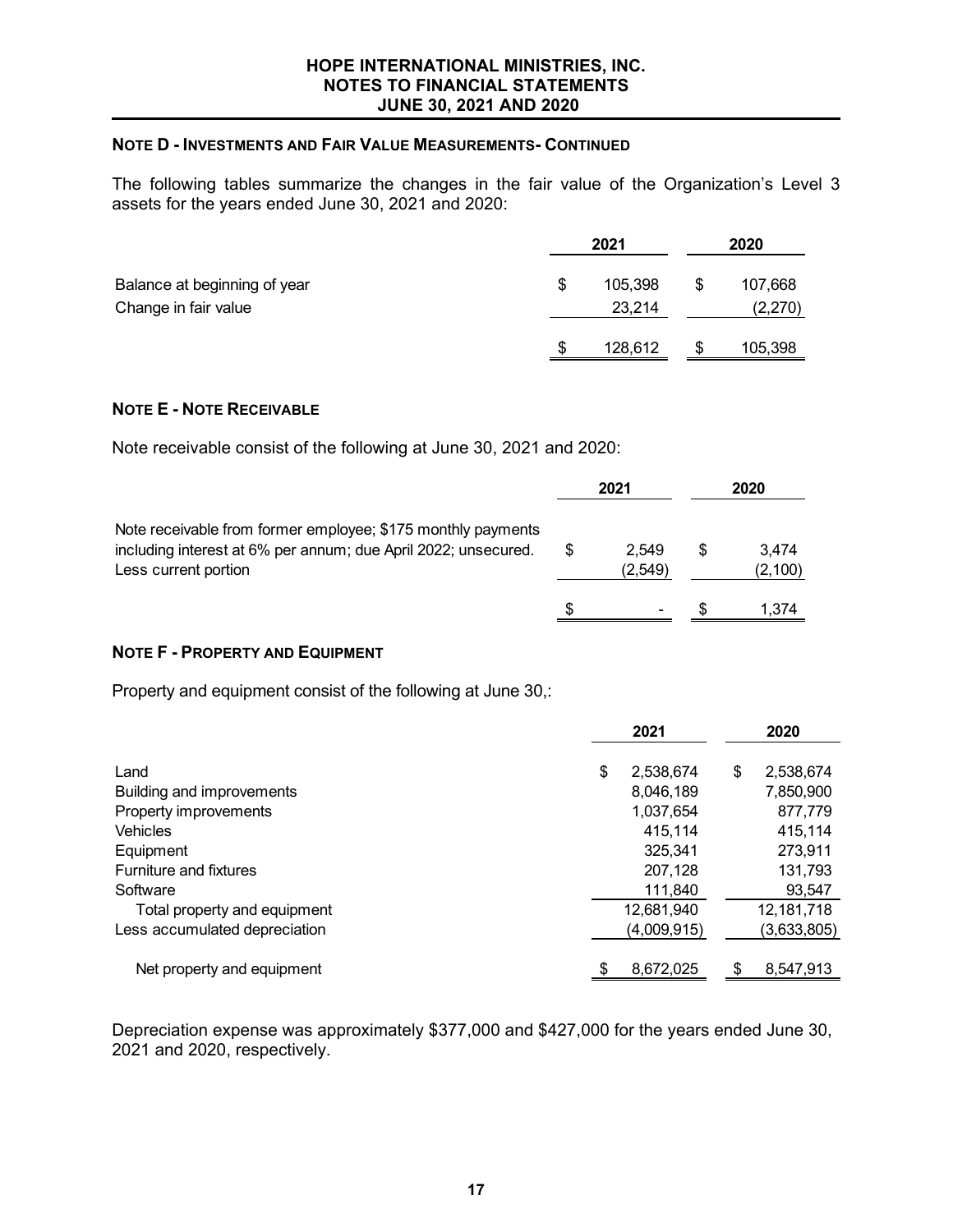#### **NOTE G - LONG-TERM DEBT**

## **Mortgage Payable**

The Organization maintains a mortgage obligation for the campus property. The campus mortgage is payable to a bank with monthly payments of \$5,162 including both principal and interest at 3.5% per annum. The original campus mortgage was \$890,000 and was financed over 10 years, with the remaining principal due at maturity in April 2025. The campus mortgage is collateralized by the underlying real estate.

The obligation for the campus mortgage is guaranteed by GoodKids Village Inc., a related party as described in **NOTE K**, and consists of the following at June 30, 2021 and 2020:

|                                                                                                                                                                          | 2021          | 2020          |
|--------------------------------------------------------------------------------------------------------------------------------------------------------------------------|---------------|---------------|
| Mortgage payable to financial institution; monthly payments of<br>\$5,162, including interest at 3.5%; collateralized by underlying<br>real estate; maturing April 2025. | \$<br>467,801 | \$<br>704,065 |
| Less unamortized debt issuance costs                                                                                                                                     | (4,704)       | (5,932)       |
| Long-term debt, less unamortized debt issuance costs                                                                                                                     | 463,097       | 698,133       |
| Less current maturities                                                                                                                                                  | (38,700)      | (37,371)      |
| Long-term debt, net                                                                                                                                                      | 424,397       | 660,762       |

Maturities of the mortgage are as follows:

| <b>Year Ending</b><br><b>June 30,</b> | <b>Principal</b><br><b>Payment Due</b>      |
|---------------------------------------|---------------------------------------------|
| 2022<br>2023<br>2024<br>2025          | 38,700<br>\$<br>40,077<br>41,503<br>347,521 |
|                                       | 467,801                                     |

The campus mortgage was paid off subsequent to year end on January 19, 2022.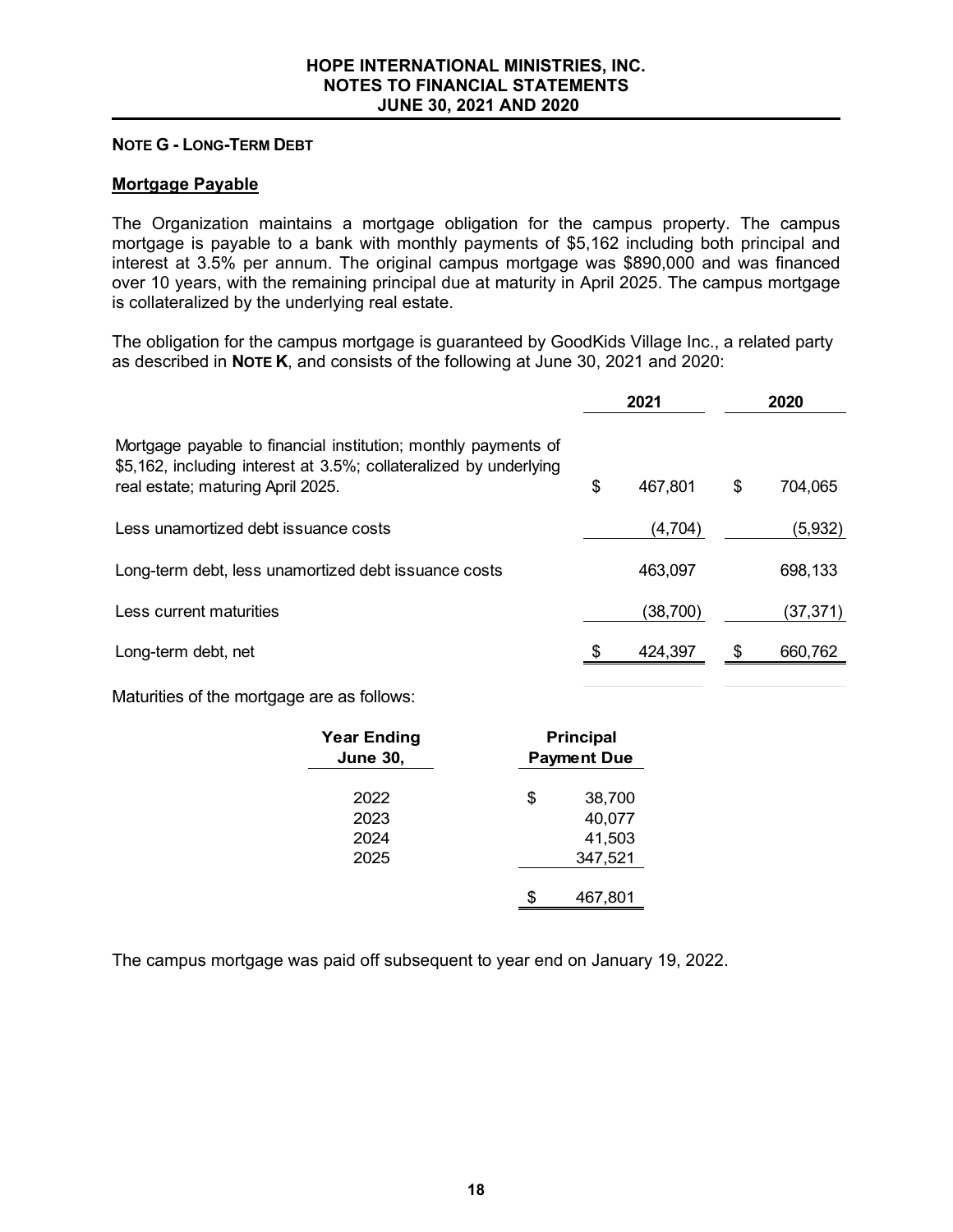# **NOTE G - LONG-TERM DEBT - CONTINUED**

### **Debt Issuance Costs**

Debt issuance costs incurred in connection with the issuance of long-term debt are presented as a reduction of long-term debt to be amortized over the term of the loan and consist of the following at June 30, 2021 and 2020:

|                                                      | 2021 |                   | 2020 |                    |
|------------------------------------------------------|------|-------------------|------|--------------------|
| Debt issuance costs<br>Less accumulated amortization |      | 12.284<br>(7,580) | S    | 12,284<br>(6, 352) |
| Total debt issuance costs, net                       |      | 4.704             | S    | 5,932              |

Interest expense related to amortization of debt issuance costs was \$1,228 for each of the years ended June 30, 2021 and 2020.

### **NOTE H - NET ASSETS**

Net assets with donor restrictions were as follows as of June 30:

|                                              |   | 2021    |   | 2020    |  |
|----------------------------------------------|---|---------|---|---------|--|
| Subject to expenditure for specific purpose: |   |         |   |         |  |
| Capital needs                                | S | 430.932 | S | 445.358 |  |
| Enrichment activities                        |   | 245,025 |   | 237,260 |  |
| Educational activities                       |   | 128,612 |   | 105,398 |  |
|                                              |   |         |   |         |  |
|                                              | S | 804.569 |   | 788,016 |  |

Net assets in the amounts of \$701,922 and \$1,877,762 were released from net assets with donor restrictions for the years ended June 30, 2021 and 2020, respectively, due to the satisfaction of purpose restrictions.

### **NOTE I - GRANT INCOME**

In response to the Coronavirus (COVID-19) outbreak in 2020, the U.S. Federal Government enacted the Coronavirus Aid, Relief and Economic Security Act that, among other economic stimulus measures, established the Paycheck Protection Program (PPP) to provide small business loans. In April 2020, the Organization received a PPP loan for \$163,370. The Organization used all of the proceeds from the loan for qualifying expenses and received full forgiveness in February 2021. Grant income from the PPP loan in the amount of \$163,370 is included in the accompanying statements of activities for the year ended June 30, 2020.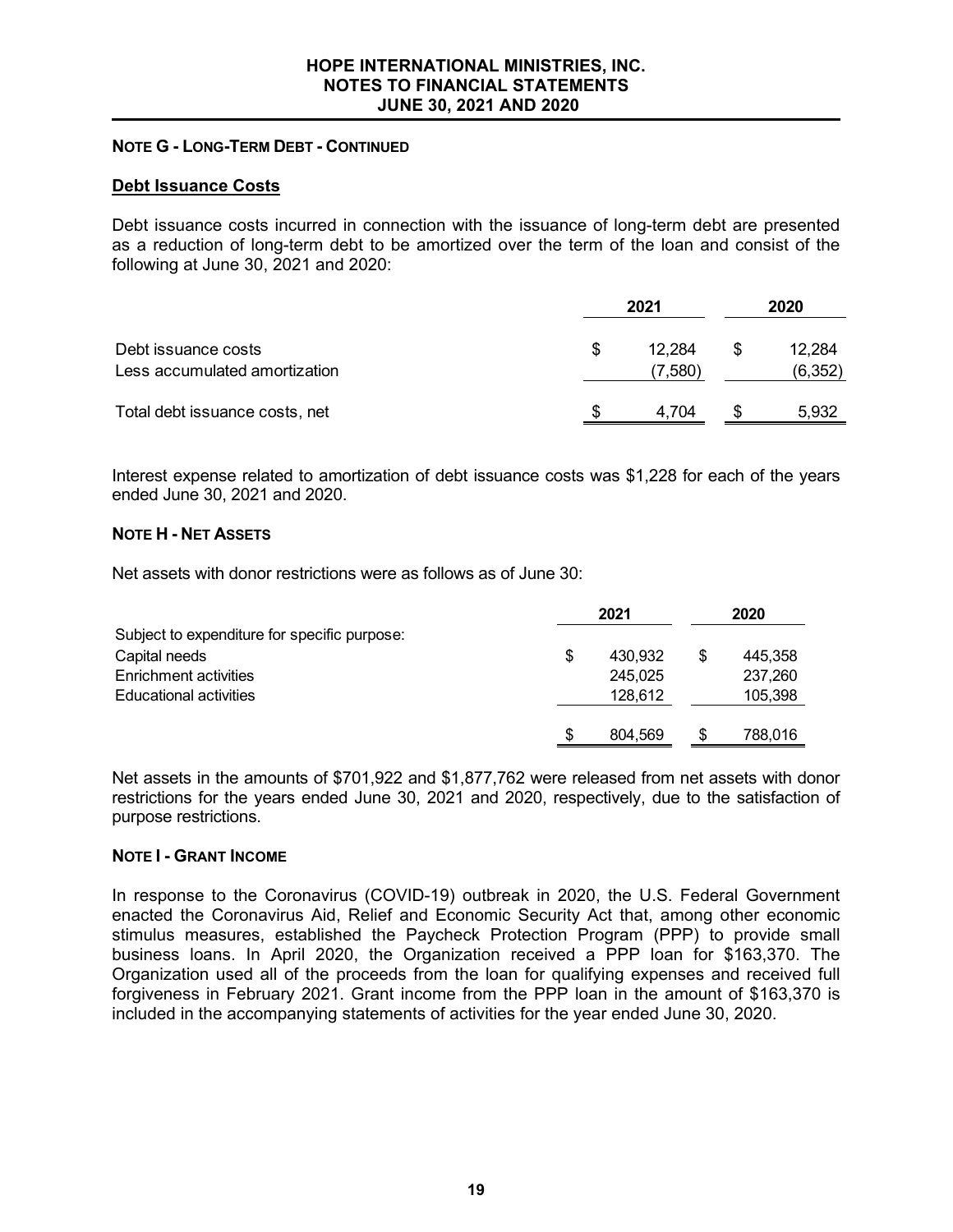## **NOTE J - LEASES**

The Organization leases two copiers through February 2025 and May 2026 . Rental expense for the years ended June 30, 2021 and 2020, was approximately \$10,000 and \$9,000, respectively. Future minimum lease payments are summarized as follows:

| <b>Years ending</b><br><b>June 30,</b> | Amount      |
|----------------------------------------|-------------|
| 2022                                   | \$<br>9,511 |
| 2023                                   | 9,511       |
| 2024                                   | 9,511       |
| 2025                                   | 6,852       |
| 2026                                   | 1,408       |
|                                        | 36,793      |

# **NOTE K - RELATED PARTIES**

The Organization's employment policy requires all employees and their immediate families live on the Organization's property during their employment.

Hope of Honduras, Inc. operates a children's home in Honduras. The Organization provides accounting and management staff to Hope of Honduras, Inc. The Organization's executive director, board chairman, board treasurer, and board secretary are members of Hope of Honduras, Inc.'s board of directors.

GoodKids Village Incorporated (GoodKids) operates two thrift stores in the Tampa Bay area for the purpose of raising funds to support the programs of organizations that care for the wellbeing of children around the world. The Organization provides accounting and management staff to GoodKids. The Organization also guarantees two mortgages related to the GoodKids thrift stores. The combined mortgages have a balance of \$1,662,590 as of June 30, 2021, with combined monthly payments of \$12,733 and are current as of June 30, 2021. Additionally, GoodKids guarantees the mortgage of the Organization (**NOTE G**).

The Organization's board chairman, board treasurer, and board secretary are members of GoodKids' board of directors. During the years ended June 30, 2021 and 2020, GoodKids donated to the Organization \$200,000 and \$93,900, respectively, for operating expenses and approximately \$69,380 and \$94,530, respectively for the Organization's profit sharing (**NOTE L**). These amounts are reflected in contributions in the accompanying statements of activities. At June 30, 2021 and 2020, the Organization had no amounts due to these related parties.

Although the Organization shares common board members with Hope of Honduras, Inc. and GoodKids, it does not have control over them. Therefore, the operations of the organizations are not included in the financial statements of the Organization.